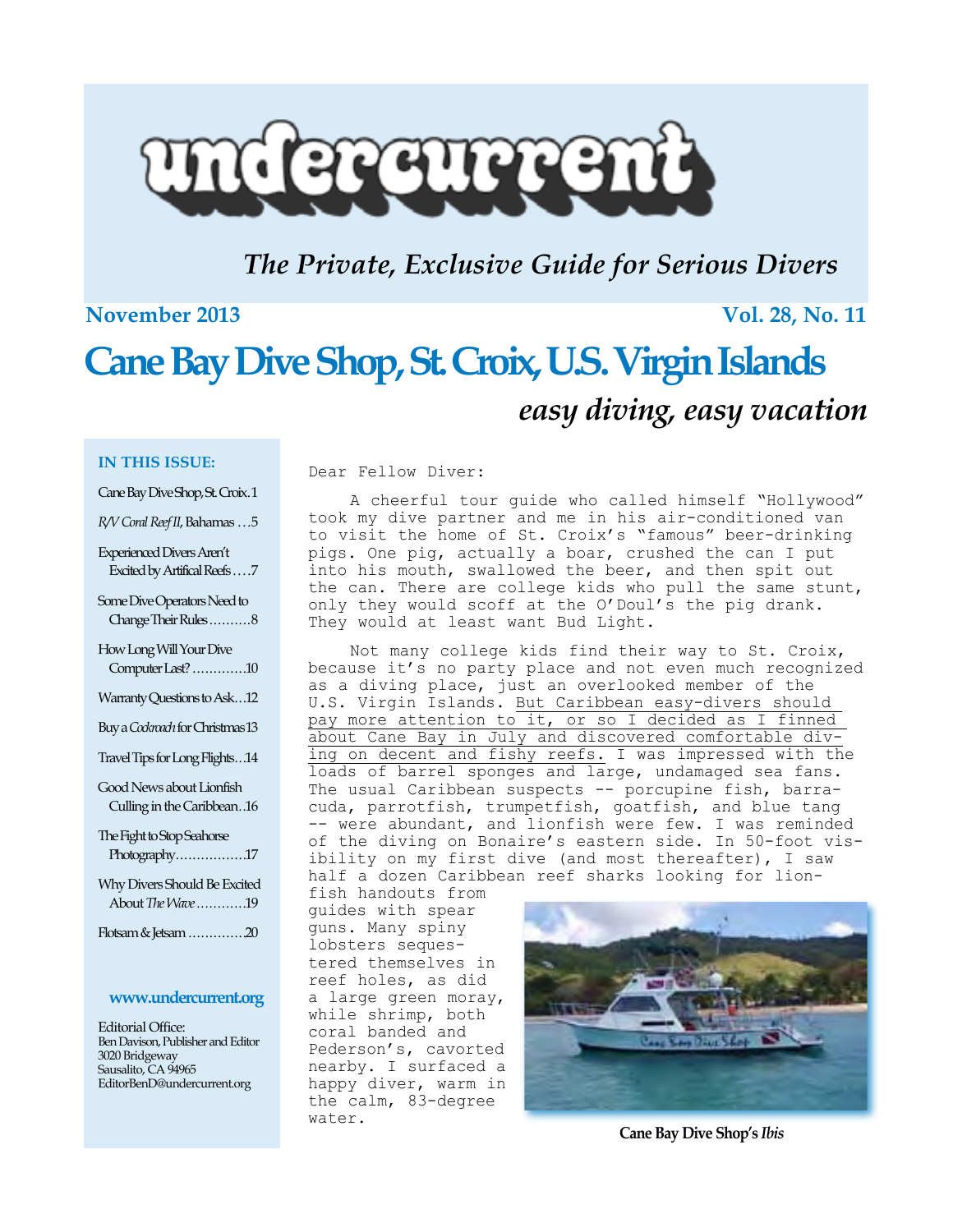

For its convenience, I selected Cane Bay Dive Shop, across the street from Cane Bay, though it has three smaller branches across the island. While I considered staying elsewhere, truth be known, I simply didn't want to deal with the British driving rules in effect on St. Croix. Give me an intersection with a yield-only left-hand turn, and I want to pull into the oncoming traffic lane. Give me a traffic circle, and I want to go around it in the wrong direction. Why the British rules? The French threw out the British in the 17th century. In 1733, the Danes bought it and in 1926, the U.S. paid them off. So why does left-hand driving still rule? Because of my driver dyslexia, my partner and I booked a cottage next

to the Cane Bay Dive Shop, so we could walk to diving and dinner.

As part of the dive package, Hollywood picked us up at the airport, then stopped at a supermarket so we could stock up with breakfast and lunch supplies. While loading our groceries into his van, he told me I would find a bottle of rum waiting for me in the cottage. After checking in with the dive shop, then sipping a pre-dinner rum and walking to dinner, the long day caught up with me and I hit the hay early.

My partner and I were the only boat-diving customers our first day, except for a NOAA intern along to spear lionfish. While the boat of choice for larger groups is the Ibis, a 36-foot Newton kept in Salt River Marina, we dived from the Sea Spider, a 20-foot rigid inflatable boat (RIB). After it was launched from a beach ramp with our gear on board, my buddy and I stepped aboard to join the captain and the divemaster. The Sea Spider was fully equipped with safety gear, and had radio communications to the shop and the Coast Guard (in Puerto Rico). I don't like RIB diving, because too often I have had to kick up over the gunwales only to slip off and roll back into the water until a crewman pulled me in. But this RIB was a surprise. Plywood flooring covered the back two-thirds of the boat, where I sat, while a crewmember unzipped an entry hole in the rubber floor. I dangled my feet in the water, put on my fins, and the crew brought me my rig and helped me slip into it. Then I leaned forward and let gravity do its work. To exit, I swam under the RIB, popped up through the hole, fully protected from splashing waves, and the crew pulled my rig onto the boat. One could kick up or, with crew's hands under armpits, get lifted out. (My wife said she usually expects dinner and drinks before that type of intimacy.) The crew was experienced, mature, and professional – when I got a tank with a bad O-ring, they quickly replaced it. To a person, they were fun to dive with.

We made 10 two-tank morning dives, four from the Sea Spider and six from the Ibis. After the boats moored in 35-foot depths, we divers hit the water and assembled under the boat until the divemaster began the pre-briefed 45 to 50-minute tour, pointing out creatures along the way. Maximum depth was 90 feet. After the tour, we were free to dive unescorted until ready to surface. I arrived at my cottage between 1 and 2 p.m., had lunch there or at Eat@Cane Bay (great burgers), then lolled away the afternoon. Many divers rent tanks and shore dive (the wall is about 400 feet out) both day and night.

Midweek, we reported to the dive shop at 8:30 a.m., climbed into a van, and divemaster Christine drove us to Frederiksted's cruise ship pier (only one ship a month in the summer) to join the *Ibis*. Offshore, the sea bottom comprised featureless sand flats, with garden eels swaying in the light current.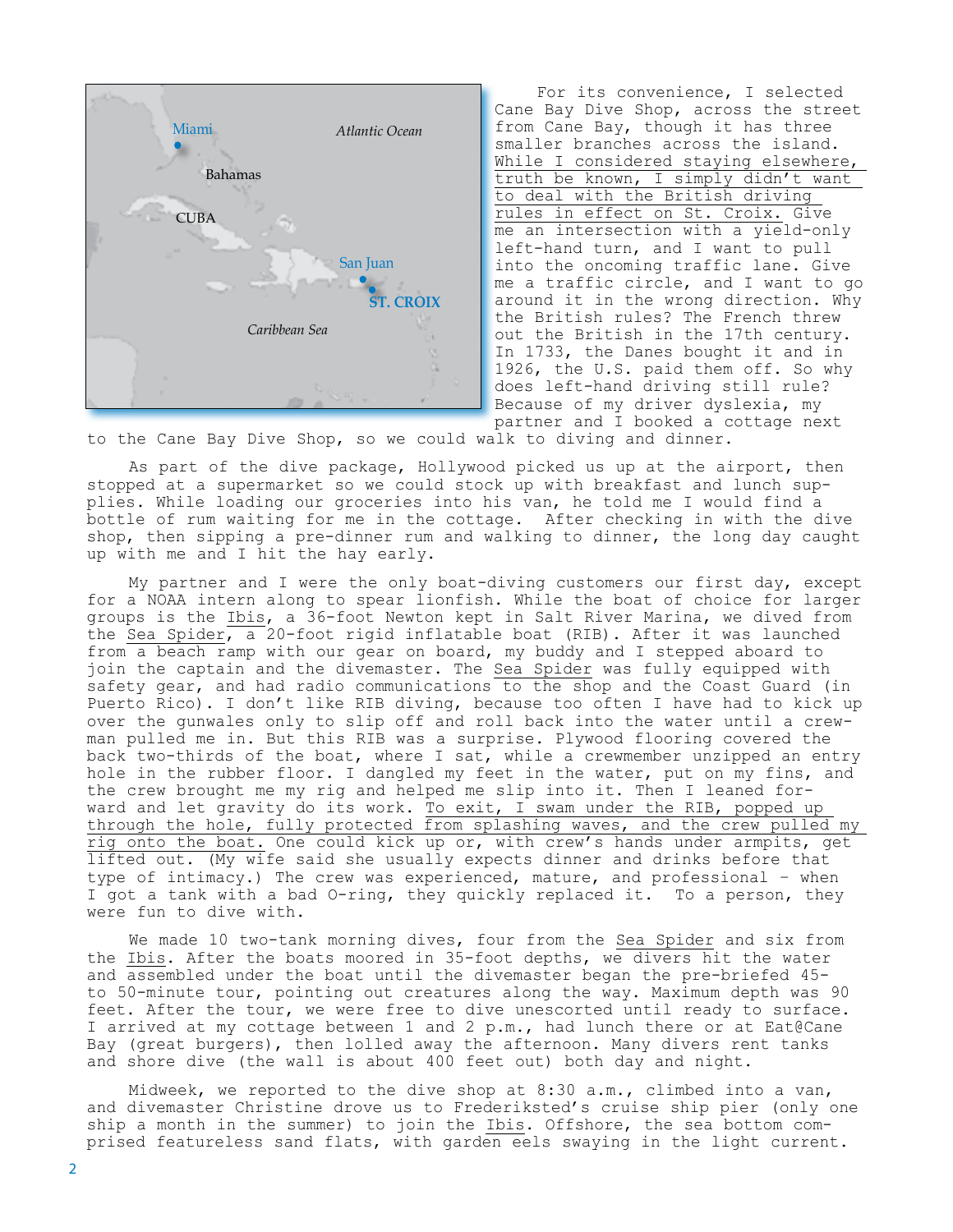Our first dive was on purposely-sunk small wrecks, all festooned with coral and alive with critters. It was a fun hour-long dive, averaging only 37 feet in depth. We then motored to the pier for an outstanding critter and macro dive. With Christine leading the way, I entered the long passage between the pier pilings, where the variety of sea life was remarkable. Of course, my camera battery died before I could record the frogfish, any of the three octopi, a young scorpionfish and the huge barracuda. Our dive took almost 80 minutes, enabled by the average depth of 26 feet. I would have stayed down longer except we ran out of pier. This dive reminded me of Bonaire's Salt Pier, but with more life. After I climbed back onto the boat, another diver came up carrying a gun she found under the pier. Though only a pellet gun, it added a frisson of danger to this fine dive.

One night, my partner and I walked to Off the Wall, where to get food and drink service, we needed to join in the community Bingo game. While we arrived 30 minutes early, most of the 100 seats were already occupied. We each bought a \$5 card and found a spot at a table with two local ladies, each of whom was playing several Bingo cards. The game was humorously conducted as if Garrison Keillor had written the script, each beginning with an announced prize: a Thermos, beach chairs, a couple of bottles of wine which were described as "red" and "white." To win the first game, a player had to get Bingo in a vertical line. Each progressive game required more matches than the previous one. At some point, servers brought everyone a small cup of rum punch, a "sunset shot," to toast the sunset. I didn't see any green flashes, although I might have if I had had a few more shots. My dinner finally arrived with round five of Bingo, which required the winner to cover all the squares on the card. Two players did just that, and split \$1,000 cash.

At 22 miles long, St Croix is the largest of the American Virgins. The most heavily developed portion is between Frederiksted and Christiansted, where you can find Wendy's and Kmart. Along the southern shore are two rum factories, one of which was reported to be discharging toxic material into the ocean as late as the 1990s, leaving behind a five-mile-long benthic dead zone -– forget diving here. East of Chistiansted, there are low mountains, generally rocky and arid. Extending from this area is a shelf supporting a rich reef community, now a national marine preserve. The offshore wall, which begins a few hundred feet from shore, falls quickly to the depths and contains a narrow band of barrier reef extending from the marine preserve into Cane Bay.

I loved the convenience of staying and diving at Cane Bay. We were within walking distance of several restaurants, including the delicious but somewhat pricey Eat @ Cane Bay, across the parking lot from my cottage (prices were about 20 percent higher than the mainland). I dined on "Lazy Lobster," grilled and chopped into bite-sized pieces, flavored with spices and butter, and placed into lobster half shells. I drank a very good French Columbelle with it, then finished with vanilla ice cream served with chocolate sauce. We also enjoyed a good dinner at Rowdy Joe's, a two-mile walk from the cottage. The owner graciously gave us a ride back, as it wasn't possible to call a taxi.

The cottage made for comfortable living. Measuring around 900 square feet, it had a nicely equipped kitchen, including a microwave, stove, and fridge; a dining area; a comfortable living room with a TV and DVD player; and bedroom with a queen-sized bed and a single bath. The deck, with a barbecue, served well for drying dive gear. My request to fix one of the ceiling fans was answered promptly. However, the single AC unit, even with three ceiling fans, was inadequate to cool the entire cottage, given the 90-plus temperatures that prevailed in **One of Cane Bay Dive Shop's Cottages**

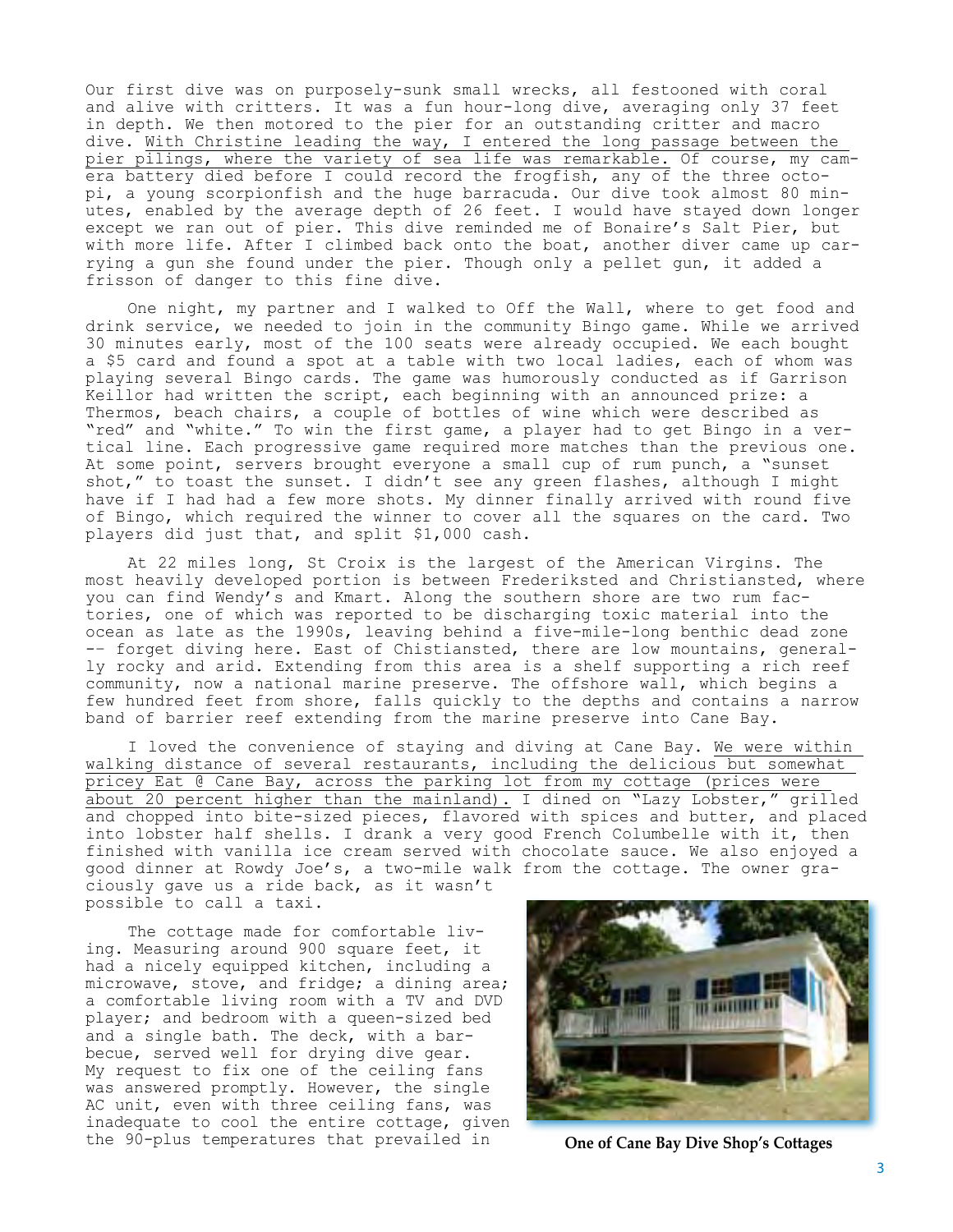### **Cane Bay Dive Shop, St. Croix**

| Diving (experienced)                  | ****    |
|---------------------------------------|---------|
| Diving (beginner)                     | *****   |
| Accommodations                        | ★★★     |
| Food                                  | ★★★★1/2 |
| Service and Attitude                  | *****   |
| Money's Worth                         | *****   |
| ★★★★★= excellent<br>$\bigstar$ = poor |         |
| Caribbean Scale                       |         |

late July, and affected my sleep each night (I was told conditions were hotter than normal). The humidity was high, though an active breeze helped.

The number of boat divers varied daily, with most coming from California, which is quite a trip. Among the divers was a 12-year-old boy, certified two years earlier, diving with his father. While I have concerns about the ability of children to handle diving, this conscientious young guy carefully monitored his depth and air consumption, and his father stepped in to signal the divemaster when the boy was running low on air.

There was more to land excursions than seeing beer-drinking pigs. Hollywood drove us through the rainfor-

est, replete with mahogany and kapok trees. We had lunch by the water at Rum Runner's in Christiansted, where the National Park Service has done a super job preserving this 18th century seaside town.

All too soon, I was diving the last dive, always a bittersweet experience. We shared the Sea Spider with an underwater photography professional working at another shop who told us she loved to dive Cane Bay on her days off. We drove to a mooring directly in front of the dive shop, perhaps 500 feet off shore. Unlike on my earlier dives, the water was choppy, so the boat rocked and rolled, and all of us hung on tightly. My partner even got seasick. Just past the end of the sandy flat area extending out from shore, the coral reef dropped off steeply into the depths. I passed "the world's biggest seahorse," a small statue that resembled a carousel horse, and was greeted by several reef sharks, one of which attacked a lionfish still on the divemaster's spear. As usual, small schools of the usual reef fish flitted about, and several spotted morays peered from holes. A large female lobster waddled on the sand, her tail's underside loaded with eggs. A small hawksbill turtle munched at sponges, and I saw a sizeable Southern stingray on a sandy ravine plunging through the coral. Perhaps nothing remarkable, but surely a wellrounded, fitting end to an enjoyable week of diving.

The variety and abundance of fish life here approaches that of Bonaire, which I've been visiting annually for a decade, with large trumpetfish, drumfish, trunkfish, large lobsters, peacock flounder, moray eels, snapper in abundance and occasional turtles. And like Bonaire, St. Croix is a fine one-week vacation venue with easy, not-so-adventurous diving. It's American, the dollar is the currency, there are good restaurants, and enough to do and see to fill up afternoons if you get tired of kicking back or decide not to take a third dive. A fun and friendly island, it will be on my list next summer. But I doubt I'll visit the pig again.

 $--$  J.N.F.



**Divers Compass:** The price is right: \$2,300 for two included five days of boat diving, unlimited shore diving, our cottage, and transfers to/from the airport . . . Cane Bay Dive Shop charges \$115 for a standard two-tank boat dive and rents Cressi equipment . . . Electric voltage in the Cane Bay Cottages is the same as the mainland U.S.; maid service isn't offered . . . Ask your airport-transfer driver to stop at the Extra Grocery Store on your way to the cottage so you have the widest (and least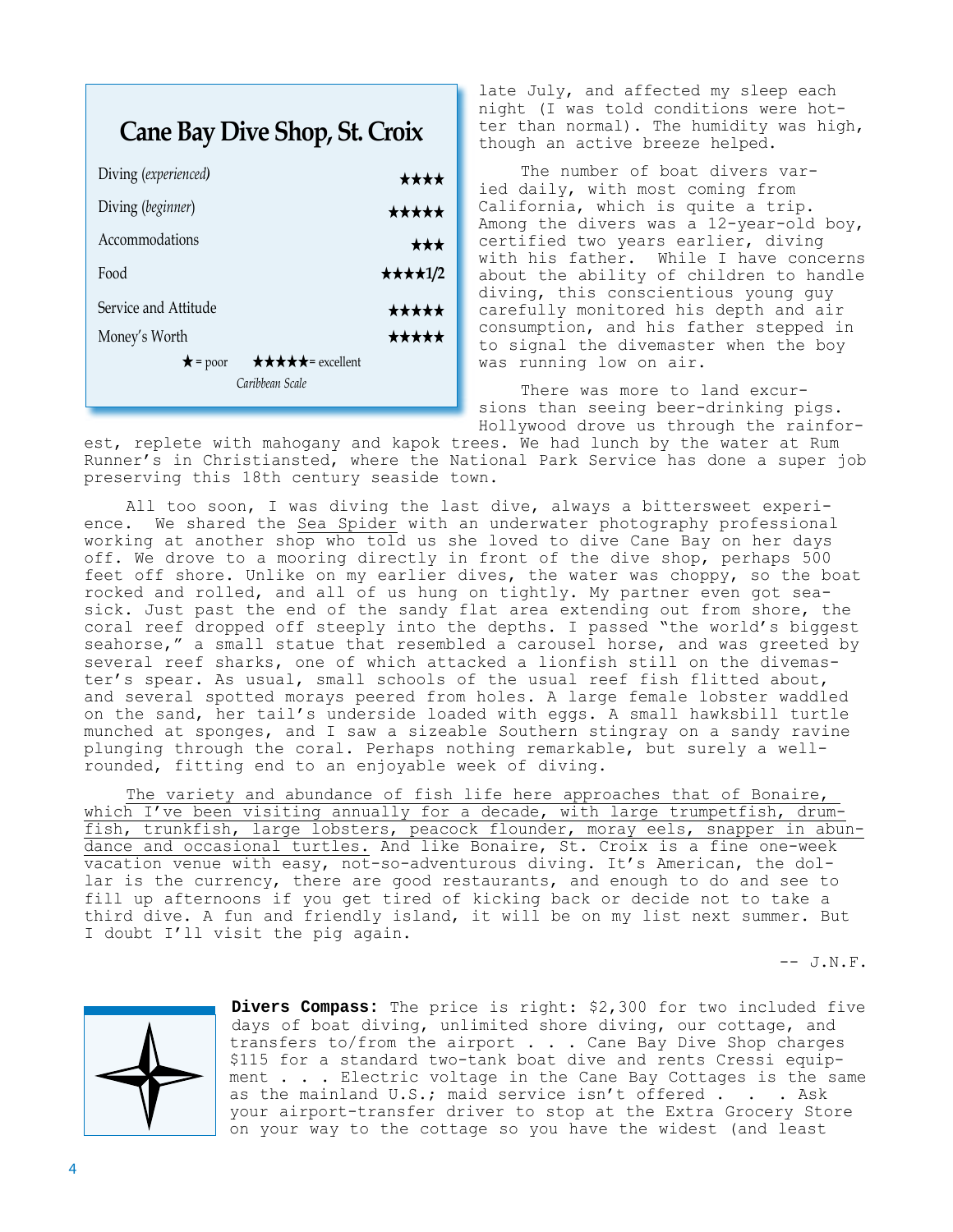expensive) grocery options to stock up on . . . Cruzan Run is the homegrown favorite drink of choice . . . Website: **www.canebayscuba.com**

## *R/V Coral Reef II***, Bahamas** *on the hunt for 1,337 fish to stock the New England Aquarium*

Dear Diver:

The New England Aquarium, on Boston's Central Wharf, needed a lot of fish. It was enlarging its Giant Ocean Tank, and to capture the fish needed, it had organized three one-week collecting expeditions to the Bahamas. Last year, I only made the waiting list, but this year, I had my choice and selected the third and last expedition, which sailed out of Miami in mid-March.

All the Aquarium's expeditions (and those of many other aquariums and researchers) use the R/V Coral Reef II, an 80-foot, custom-built research and collection ship designed and owned by Chicago's Shedd Aquarium. While the living facilities -- a single lounge area -- were simple but adequate,  $\overline{I}$  knew I was on an expedition when I shared a bathroom with three other cabins (each one had two bunks, a washbasin and closet).

I was the first guest to board the ship at the Jones Boatyard, along the Miami River, on Saturday afternoon. The rest of the guests drifted in later. After an introduction and dinner, I climbed into my bunk. It would be a pre-dawn departure, under several raised drawbridges and past cargo terminals with their huge cranes. Once out of the river, it was a calm (unusually so, some said) five-hour crossing to Bimini in the Bahamas. At Bimini, a fisherman on the dock was fileting wahoos and tossing the entrails to bull sharks feasting below. A kid about age three was near the edge of the dock, his parents unconcerned. One of the bulls rammed into the dock pylons, and the teetering kid almost fell into the water.

The aim of the expedition was clear: We had a wish list of 75 species, 1,337 fish in total, and we were given the number and size of each desired specimen. For example, one goal was to collect 30 sergeant majors, each about the size of a quarter. Other species included cowfish, four-eye butterflyfish, cottonwick slippery dick, yellow goatfish, puddingwife, queen angel, highhat, beaugregory, and sargassum triggerfish. Once collected, we had to pack them into proper containers, and airfreight them to Boston. Since this was the last expedition, we joked that only the wiliest fish would be left. I came to believe this.

The crew consisted of Lou and Dave, the captains, and Chris, the cook. This was Captain Dave's first trip on this ship, hence the two-captain crew, but

there was no engineer or first mate. We also had four aquarium staff members and eight volunteers, ranging from 22 to 69 years of age and including a retired lawyer, a retired applied mathematics researcher, an insurance agent, a New Zealand native and a student hoping to work with the aquarium. John, the expedition leader, was the boat's previous captain who had just retired. All but two of the volunteers had been on a collecting expedition before; I was one of the newbies.

Our first briefing covered how to use the equipment and how to hunt. Basically, each diver would carry two butterfly-like **R/V Coral Reef II** 

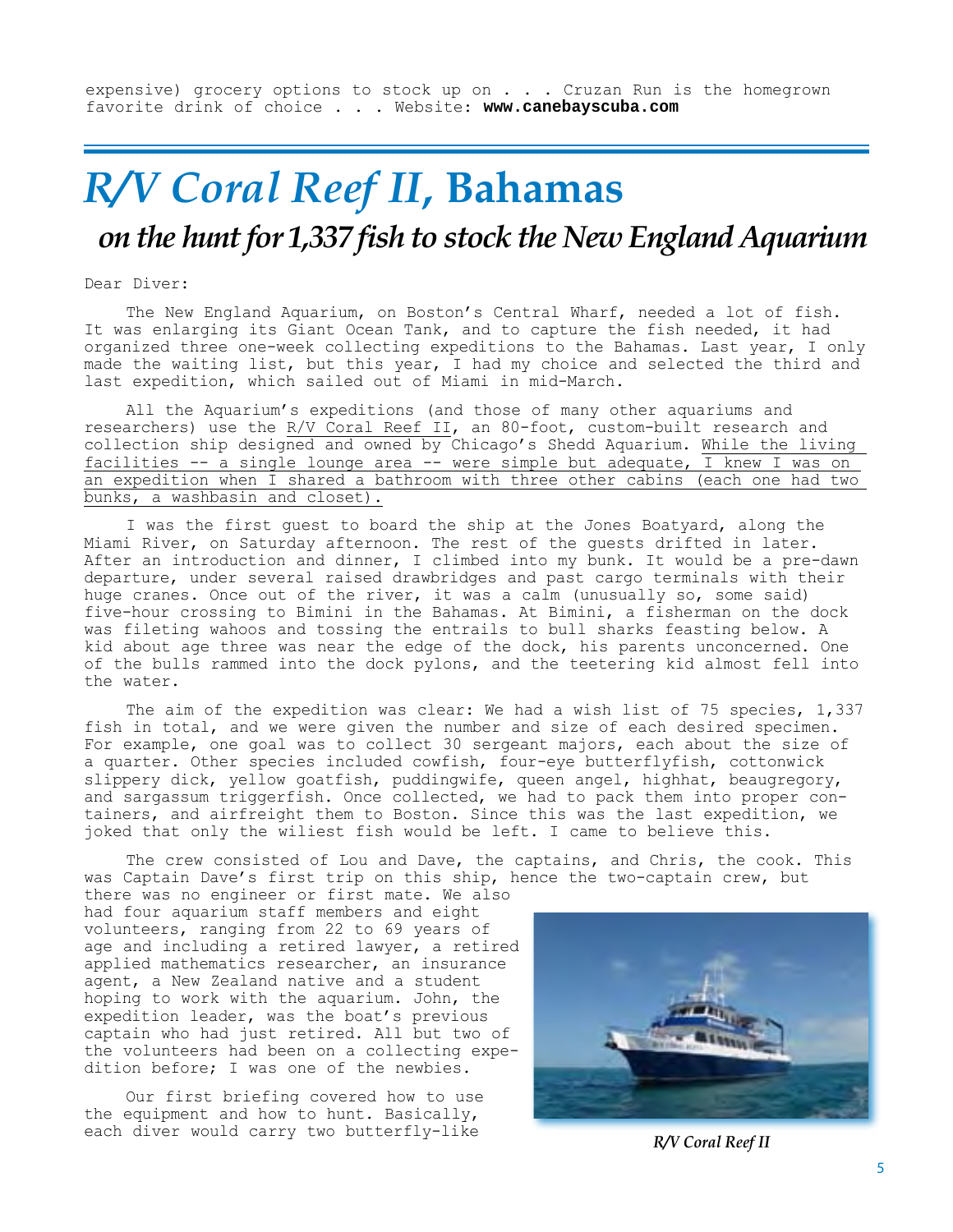### **New England Aquarium Expedition**

| Diving (experienced)                                             | ╈╈╈╈  |
|------------------------------------------------------------------|-------|
| Diving (beginner)                                                |       |
| Accommodations                                                   | ***   |
| Food                                                             | ★★★   |
| Service and Attitude                                             | ***** |
| Money's Worth                                                    | ****  |
| <b>★★★★★</b> = excellent<br>$\bigstar$ = poor<br>Caribbean Scale |       |

nets with solid plastic or nylon netting, plus a catch bag to hold the fish while he continued hunting. Once I caught a fish, I had to transfer it to my catch bag (being careful not to lose it in the transfer) and carry on with my hunt. It all seemed straightforward at the start. (Aquarists prefer the term "fish collecting" over "fish hunting" because the latter could imply that the fish were killed, and of course, that's not the goal. Each fish is treated with great care because the aim is to maximize the number of fish that make it back to the aquarium). Observing on the first dive, I followed the aquarists and noted their techniques. I quickly learned that netting fish is trickier and different from catching butterflies. Fish are so fast

you cannot snatch them in mid-water. And you can't do it alone -- the aquarists tended to hunt in groups of four.

Next dive, I tried my hand. I had many close calls, but I was unable to catch a single fish. For the remaining dives, I partnered with the aquarists, and then I started to catch fish. Even when I was hunting with another diver, the fish found unlimited ways to escape. The best collecting method required having at least three divers with five nets to cover four sides and the top. Regardless, clever fish found ways to dash between the nets, or found a hole to hide in.

I found it frustrating not to catch fish, as if I were not doing my share -even though I paid \$3,200 to join the trip. Dives (we made 18) tended to be less than 20 feet, requiring patience to stalk fish slowly. With dives lasting around an hour in water temperatures hovering in the low 70s, the lack of movement meant a chill set in, making it even more difficult.(I can still hear Captain John repeating over and over, "go slow, very slow.") The hunt for a rock beauty was typical. Three of us had been trying to catch her (I'm quessing at the sex), but she had escaped several times. Finally, she hid under an isolated rock. We approached slowly and covered all exits. Was she still there? I then saw her in one of the holes. We tried to coax her out. She got scared and tried to escape -- fortunately, into my net.

At the end of each dive, I transferred my few fish from my catch bag to a barrel hanging at 20 feet. A crewmember raised the barrel five feet every 20 minutes before the ship changed sites. Once the barrel was on deck, crew transferred the fish to storage tanks, separating aggressive and passive fish, and keeping grunts in their own tank. They fed and monitored the fish, and treated them, if needed, in a miniature pressure chamber! Clearly, tending the fish was a major operation, handled well by the aquarists -- and I was happy to have them do it.

Fish-hunting techniques varied depending on the sites. We needed 300 or so grunts, so at one site John stampeded them down a narrow canyon while we waited with nets.To catch them as they swam by. At another site, we dropped a weighted Seine net with floats at the top. After it was deployed, parallel to the shore in shallow water, we volunteers splashed water as the aquarists slowly moved the net toward the shore. Just as the Polynesians once did, we chased the fish into the center of the net; the aquarists raised the bottom and trapped needlefish and small barracuda.

Our wish list changed daily. Some fish were delisted because we caught our quota, while others were added. At mid-week, it was still long, with chromis, black durgon, highhat and jacknifes standing out. Dive sites were selected for specific fish populations, so many are not lush or attractive.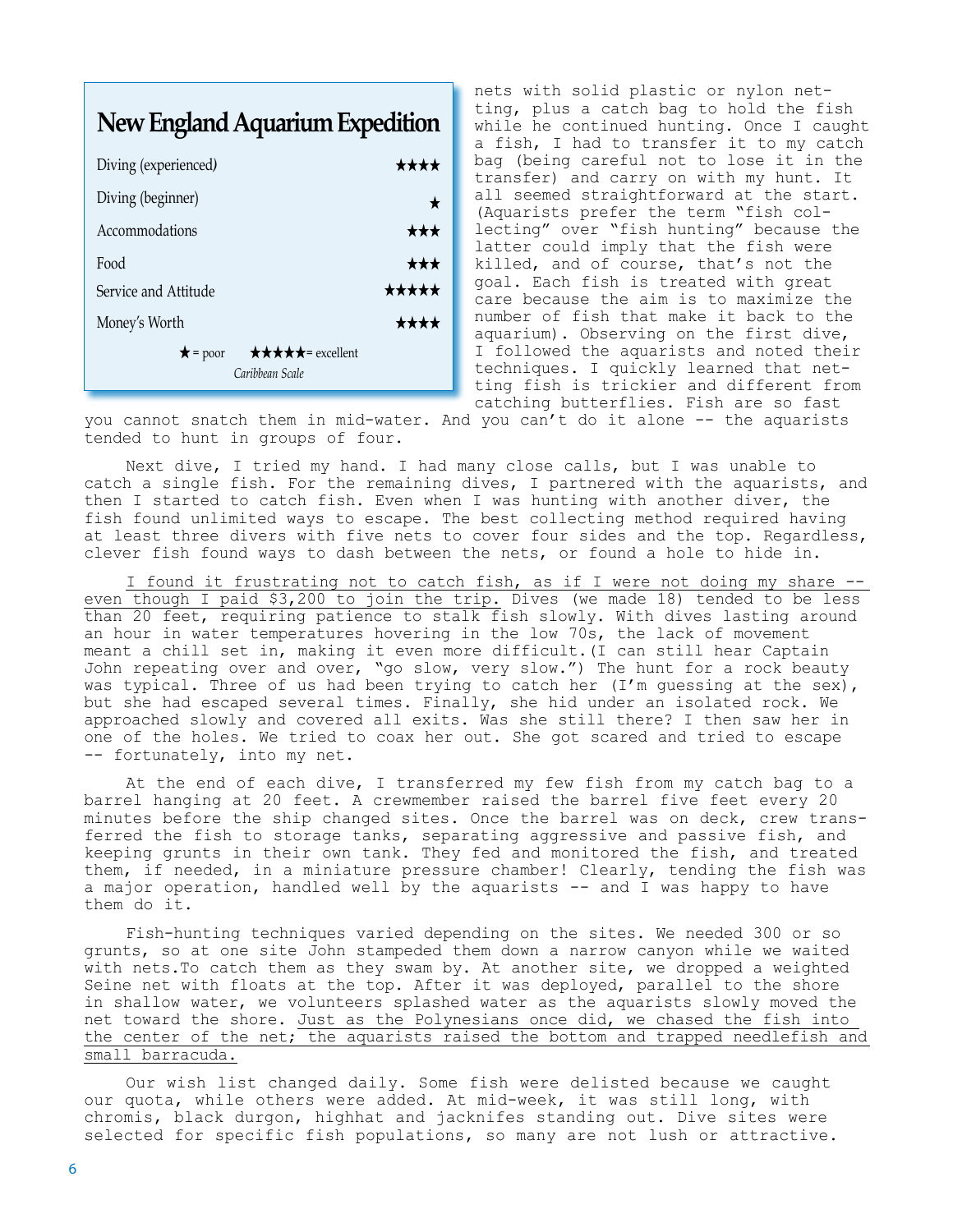The most interesting is the partially sunk the Sapona, part of a WWI fleet built with concrete (steel was scarce then). While she never served in WWI, the Sapona was used for WWII target practice. With most of the superstructure still visible, the Sapona is memorable.

Tasks were shared by everyone, especially at meal service. Each volunteer helped serve on two days, a task more fun than I had imagined). We set the tables and brought the drinks (beer, wine, sodas) and food. Dinner started only when Chef Chris chef sat down so we could all eat together. Once dinner was done, we cleared the tables and placed dishes in the dishwasher. Just like home. Meals were excellent. Lunch might be a turkey salad sandwich on a croissant, smoked trout dip was one snack, and coffee-crusted filet mignon with asparagus and baked potato for dinner was followed by chocolate ice cream truffles.

There were fish tanks all over the ship so there was little room to move about -- and little down time. What there was of it, I used to study fish ID books so I would collect the right critters. We stashed diving gear on the floor under tables, where possible. Staff filled the tanks, but we volunteers hooked up our own gear. No one is assigned to help divers, so you need to have a reasonable level of diving proficiency to come on board.

We headed back to Miami on Saturday. Once we cleared Customs (yes, fish need to clear it just like people), we began packing fish into plastic bags, one fish per bag. We carried five barrels of Bahamas seawater, and had to carefully measure the amount placed in each bag, because it depended on the size of the fish. We added oxygen, then sealed each bag with a tool that placed a thick rubber band around the top. Finally, we put them in foam containers that fit in packing boxes, ensuring none exceeded 50 pounds. With more than 400 fish on board, it was a major undertaking, requiring close attention and coordination. It was nearly midnight Saturday before we finished the first shipment, then we awoke again at 4 a.m. to pack the rest, finally finishing at 8 a.m., in time to get all the fish to their 10 a.m. flight. Once our 427 fish arrived in Boston, an aquarium crew took them to their facility in Quincy, MA, where they were inspected and quarantined, before finally being placed in their new home, the Aquarium's Giant Ocean Tank.

### **Experienced Divers Aren't Excited by Artificial Reefs**

Coral reefs in warm waters are probably what lured you into getting scuba certified, but the damage done to them by climate change and pollution run-off is also damaging the dive industry. What's a way to relieve pressure on the reefs, and still lure people into diving? Artificial reefs are often considered the way to do both.

Three marine science researchers from the University of Hull in the U.K. wanted to see what divers, new and veteran, thought about diving on artificial reefs versus the real thing. Over two years, they asked 200 divers who visited Barbados (which has natural reefs, shipwrecks and reef balls around the island) about their dive preferences. Most expressed a clear preference for large shipwrecks or sunken boats as their top artificial reef types; no one liked diving reef balls or rubber tires. Broken down by dive experience, those who liked diving artificial reefs were novices; satisfaction declined with increased dive experience, as experienced divers overwhelmingly preferred natural reefs.

For been-around-the-block divers, artificial reefs are ho-hum (well, maybe not those in Yap Lagoon) but to attract new divers, they may just be the thing. A sunken ship starting to blossom with coral offers photo opps and just enough of a challenging dive to interest novices and keep them wanting more. The U.K. scientists suggest that dive shops put all their introductory courses and training dives on artificial reef sites, and give them more education about the environmental benefits of artificial reefs. Besides, the more interest in diving artificial reefs may mean more of a restful time-out for the natural ones.

It's a shame what reef diving has become.

*A.E. Kirkbride-Smith, P.M.Wheeler and M.L. Johnson, "The Relationship between Diver Experience Levels and Perceptions of Attractiveness of Artificial Reefs - Examination of a Potential Management Tool," 2013,* PLoS ONE *8(7): e68899. doi:10.1371/ journal.pone.0068899*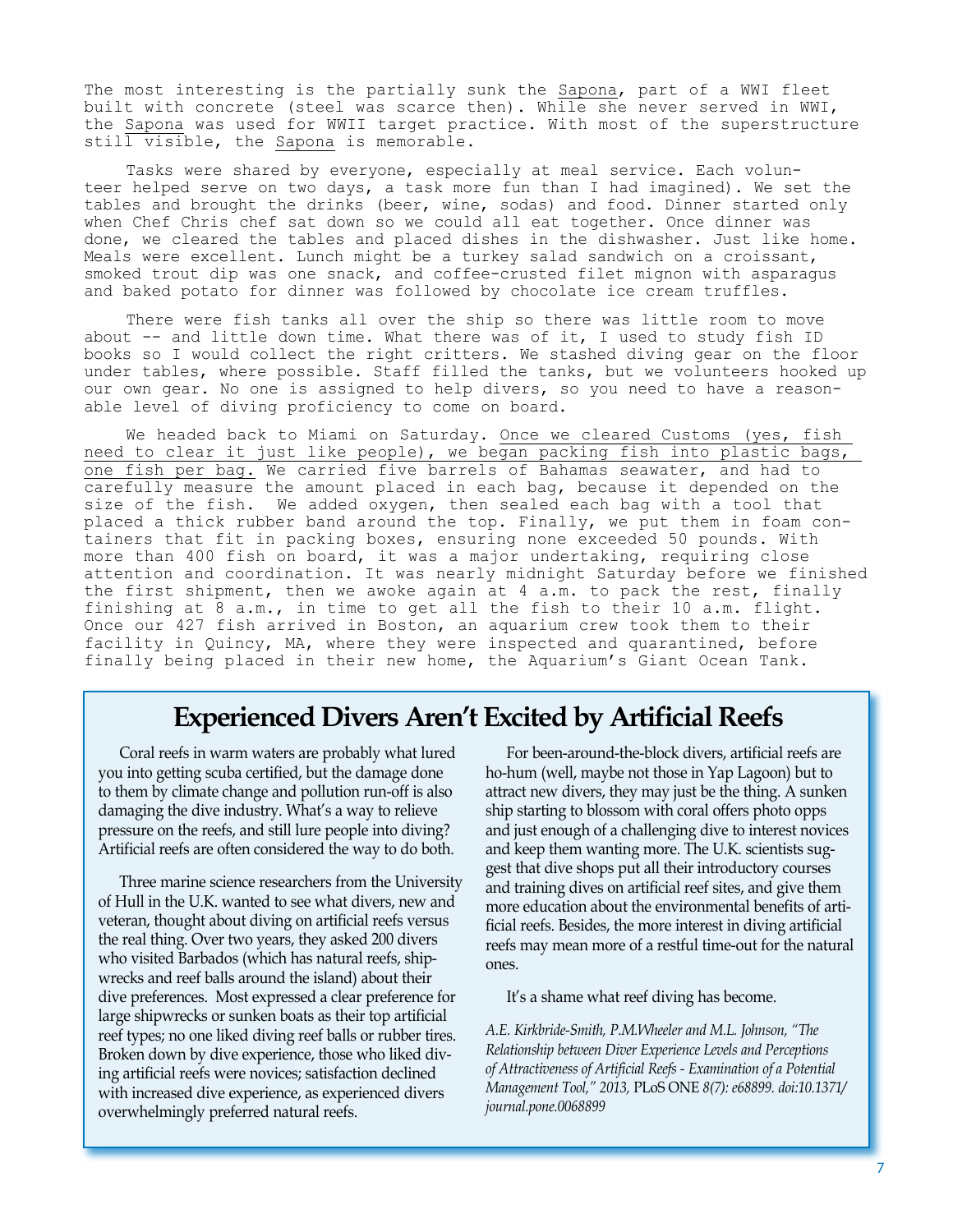This was such a rewarding trip, especially when compared to my normal dive travel. What a great way to help educate people to the beauty and fragility of tropical reefs. One day I hope to travel from my Chicago home to visit my fish friends in Boston, hoping to recognize a few that I myself netted for their new home.

-- J.J.M.



**Divers Compass:** If you are interested in this kind of adventure, the New England Aquarium's next expedition is March 22-30 (**www. neaq.org)**; most aquariums have similar programs, so you may want to look into them  $\ldots$  \$1,167 of my \$3,200 fee was tax-deductible . . . I had to pay for and arrange my own flights, and my taxis to and from the boat . . . you must bring all your own dive gear, and be sure to carry a valid passport.

# **Maldives, Hawaii, Indonesia . . .** *some dive operators who need to change their rules*

This is our last regular issue for 2013. The next thing you'll receive is our *2014 Travelin' Divers Chapbook*  which can be downloaded, read online, printed out or even ordered as a book for \$19.95 (go to **www. undercurrent.org** for more details). However, there are a few items from the lastest batch of reader reports about their dive trips that we wanted to draw your attention to.

*MV Maldives Princess.* This 147-footer is surely a luxury yacht, but David Bader (Norwood, NC), onboard in September, says she is not a dive boat. Keeping with traditional Maldivian diving, diving was conducted from a second 65-foot craft, but still all did not go well. "All dives were guided but I use that term loosely. We generally lost the guides within the first 10 minutes of the dive. One day, the dive guide told us it would be a 40-minute boat ride to the dive site, which defeats the purpose of a liveaboard. Once a site was located, the dive boat would circle two or three times to get in position for the drop. However, each time, we would be in the blue and 100 to 150 feet from the reef. On one wreck dive, the dive boat captain couldn't find the wreck, and we wasted a dive looking for it. Dive time was generally 45 minutes, including safety stop, and depth was limited to 100 feet. The elaborate dive briefings never seemed to match the dive site, so we requested that dive briefings be held after they checked the dive site and conditions. We wasted numerous dives in deep water looking for whale sharks, hammerheads, and mantas, but had only two encounters with mantas. We asked to stop wasting time looking for something that isn't there and to be taken to shallower reefs for corals and macro stuff. Due to the strong currents, the reefs below 30 feet are nothing but dead coral." The *Maldives Princess*'s website (**www.arkroyalmaldives.com**) is offering "huge discounts" at \$375 per, per person, with only six people required for departure, but that's still a long way to travel for such spotty diving.

This is our last regular issue for 2013. The next thing you'll receive is our 2014 Travelin' Divers Chapbook which can be downloaded, read online, printed out, or even ordered as a book for \$19.95 (go to www. undercurrent.org for more details). However, there were a few items from the lastest batch of reader reports about their trips that we wanted to draw your attention to.

**Little Cayman Beach "Party" Resort.** A word to management: Sure, most everybody has a great time with the good staff and good diving, but that cloud of cigar smoke enveloping the bar grosses out a few of your customers. Then when they try catch a good night's sleep on Karaoke Night, instead of the 10 p.m. closing, the leftover bar party can go on past midnight . . . well, it gets to be a bit much, don't you think?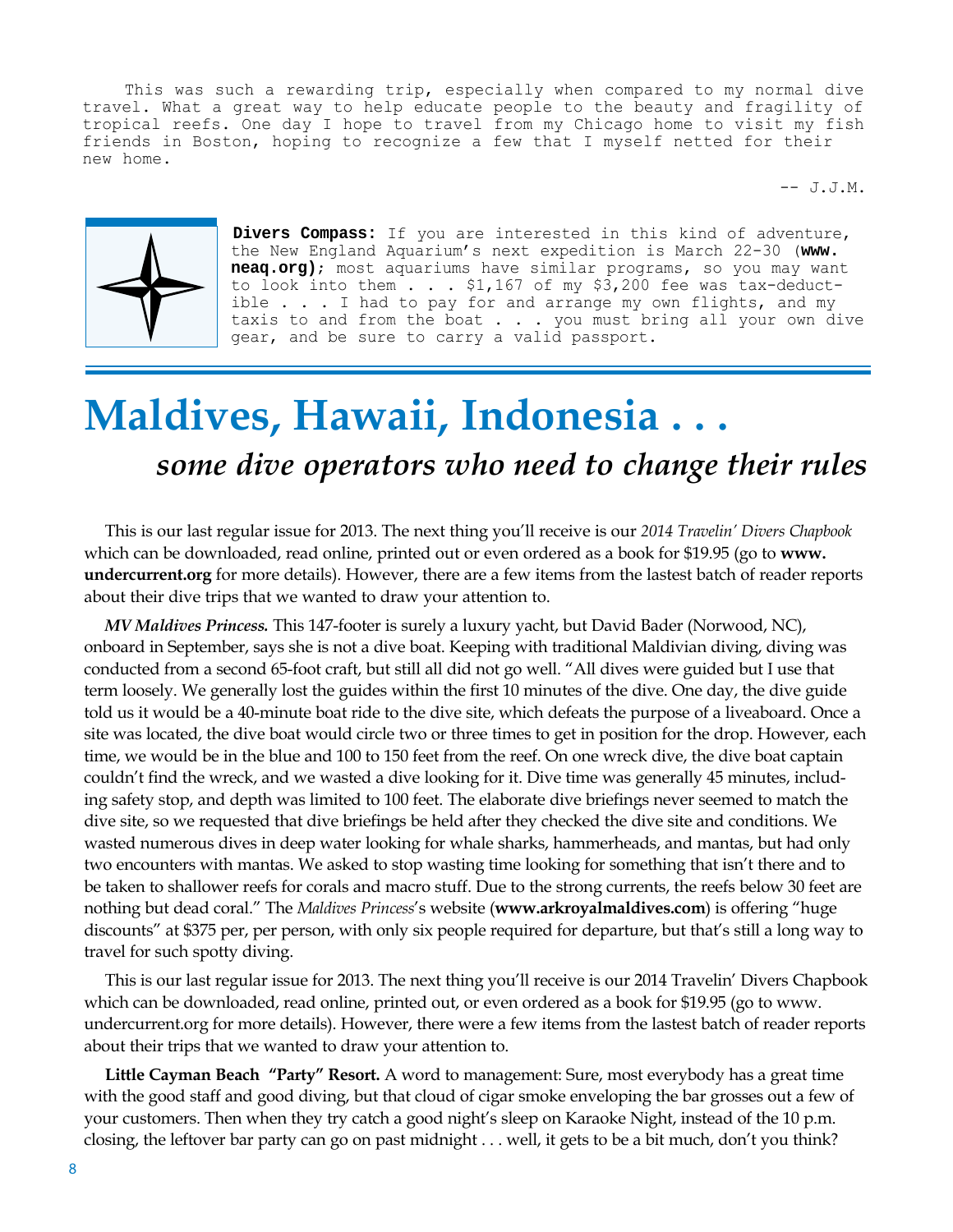*Kona Aggressor.* Peggy Goldberg (Citra, FL), aboard in May, laments the changes in Hawaii diving and wonders what, if anything, can be done. To be fair, she had a good week overall. "The night manta dive was a hoot -- we saw dozens at once, zooming over and around us, with their mouths wide open, feeding. The other great dive was the night drift dive three

*"I asked, 'What if I have an issue and have to come up sooner?' The answer was, 'You need to come up with the group, as it's too dangerous for us to pick up one diver."*

miles offshore in 4,000 feet of water, hanging on a line at 40 feet, waiting for the night creatures to come up from the deep. Our lights shone on incredible things, many unseen before, some 15 feet long, and some larval critters." However, it's the new rules that raised serious doubts. "This was my third trip on this boat, the first ones being in 1993 and 1998. I was saddened by the terrible changes in the reef and lack of fish life -- instead of schools of many species, I would see a few of a few species. No bigger fish . . . I am a captain of my own charters, and when I explain how we do things, I expect people to understand and listen. So when a captain or crewmember tells me how they run things, I follow instructions -- doesn't mean I have to like it though. The captain decided to find new dive sites and do dives where you had to jump in as a group, follow the guide and come up as a group. The boat would be drifting. This could be fun and adventurous, but moving a few hundred yards from the old dive sites did not mean they were any different. I did ask, "What if I have an issue with my camera and had to come up sooner, or what if a diver has an issue?" The answer was, "You need to come up with the group, as the boat will find it too dangerous to pick up one diver." That did not sit well with me at all. I have over 3,000 dives, and take liveaboards because of their freedom to do my photography and to dive my own profiles. I am responsible for myself, and have redundant rescue systems on me. In the old days, we could dive whenever we wanted; the boats would stay over a dive site for at least two dives, and we just had to be back before they moved. Now even though the company line is you can dive on your own, they made it clear we had to dive at the time they said, so if I wanted to take a nap after lunch and do a mid-afternoon dive as opposed to one right after lunch, I couldn't. They would have two divemasters -- one guiding, the other running drag, watching stragglers. I ended up doing fewer dives, as I wanted to dive after resting, when the light was best. I could not sit in one place and photograph much, as the group would be out of sight in a few seconds, and I had to hustle to catch up. I had done a couple of Peter Hughes boats in the past and did not like its structured, hand-held diving, so I had been sticking with the Aggressors over the years because they used to have a lot more freedom. I guess things have changed in this day and age; with liability, we have all lost our own sense of responsibility."

*Tambora***, Indonesia.** Ann McGrath (Alexandria, VA) was aboard the *Tambora* in October to dive the Lembeh Straits, and while she found the diving and crew exceptional, she raises enough questions about the liveaboard for serious divers to consider other crafts. While the cabins are large and comfortable with plenty of storage, and the bathrooms good sized, "there is a terrible mold smell in the cabins, so bring an air purifier. The bed linens had a bad smell, so I used a shirt over the pillow. Do not drink water from the faucets! It caused me to spend 24 hours in bed (and the bathroom), and lose two days of diving. Bring water purification drops. Also bring something for diarrhea; most people had that at various times throughout the cruise . . . Although there is a designated area in the back of the boat for smoking, the crew smokes everywhere. There are plastic bags hanging from the ceiling in the cabins, in case the boat leaks. (It's a wood boat, and you just never know when it will leak.) Some portholes leak, which means your bed will be wet . . . The divemasters want everyone to get in the water at the same time. This means that if the boat driver takes too long to get you your camera, the group will have started without you, especially in a current, and you may have to find them. If the boat owner is diving with you, he'll be the last person ready, so you'll be waiting for him. I found the owner's wife to be great at spotting things, better than the divemaster sometimes! Some divemasters terrorize the animals to show them to you, so ask them not to do that . . . The skiffs have no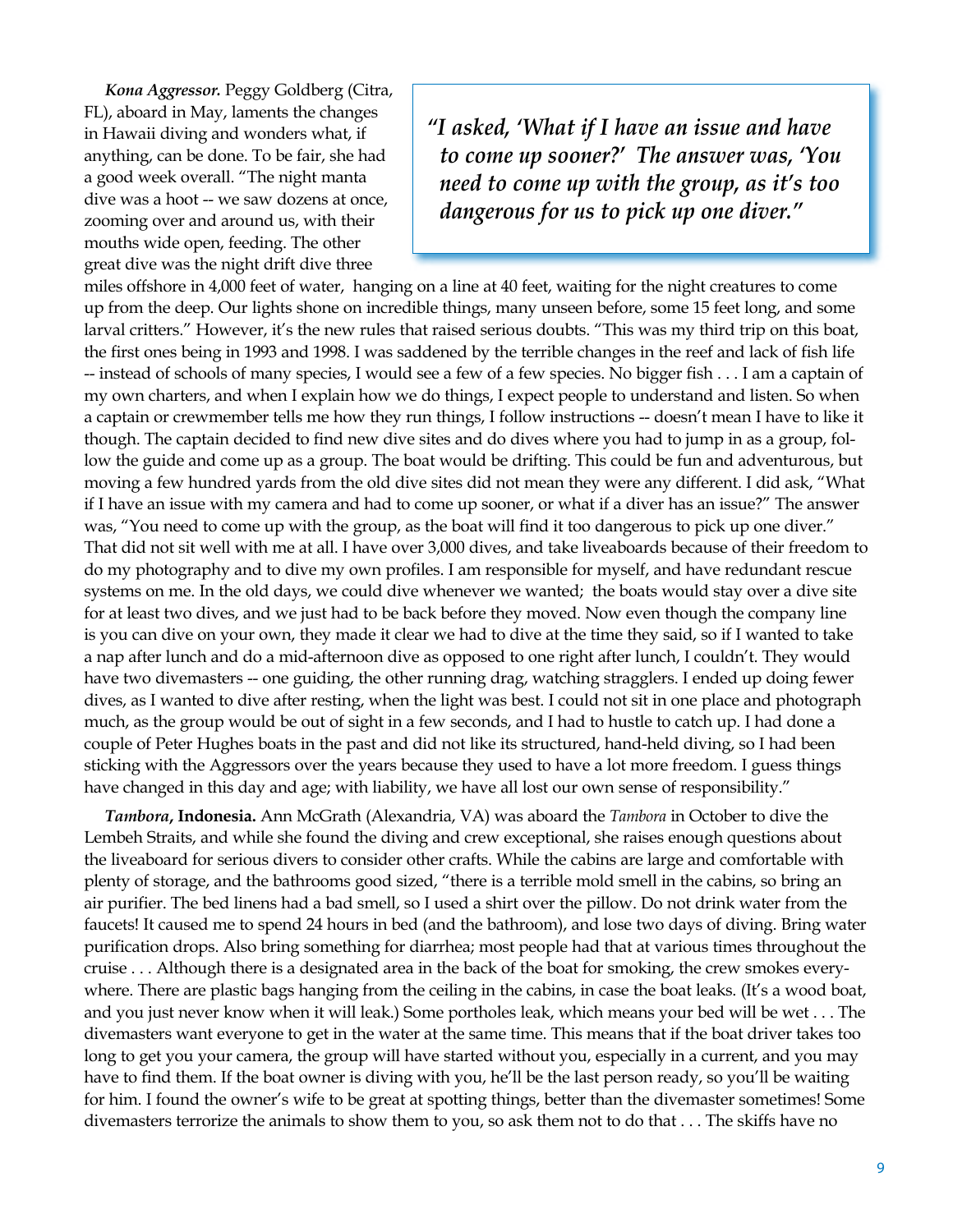shade and they don't follow the divers' bubbles, meaning you may be waiting on the surface for a while. Stay with a divemaster, and bring a safety sausage. For some unknown reason, the ship sometimes dropped anchor far away from the dive sites, making for long skiff rides . . . There is no dive deck. The tanks are stored along the port aisle. There is a small room for gear storage and rinse tanks, which is at the opposite end of the boat from where wetsuits are hung to dry . . . The stairs are extremely steep and far apart, like a ladder, difficult to climb . . . The boat, a monohull, moves a lot with water movement, and the crossings can be ugly, with cabinet doors banging and the room chair sliding around. The boat was just out of dry dock on our trip, but it was loud. The boat manager/owner's rules are strict and arbitrary. When you first arrive, he will lecture for at least an hour. He does not want to deviate from the way he does things, because 'that's the way we do it.' We did get him to start earlier one day so that we could get the dive site we wanted and would have more time between dives. One 'rule' of the owner's is that dives are at 8, 11, 3 and 6:30. He claims everyone does that. (That was news to all of us.) . . . On several dives, the owner took us into a stiff current, and we needed to stay together, so we burned through our air quickly and for no reason. Take a reef hook, and wear gloves."

*-- Ben Davison*

## **How Long Will Your Dive Computer Last?**  *and will that warranty really help you?*

Remember that term "lifetime warranty?" Back in the 90s, Uwatec computers were covered under a warranty for life. If something went wrong, the company would repair or replace it for free. This even included management of the computer's battery systems, which had a life between seven and 10 years. Take the Uwatec Aladin series -- a change of batteries cost \$15 and it was done the dive shop.

Cut to today. Uwatec is now under the arm of Scubapro, which itself is owned by Johnson Outdoors. Battery replacements aren't the same. One *Undercurrent* correspondent took his Aladin computer into his dive shop for a battery replacement and was told it had to be shipped back to Scubapro for that – and for a \$250 charge. To make it worse, the new battery stopped working a year later.

Laptops and smart phones have a quick obsolescence rate; the next model comes out just as the latest one is still gaining traction. That seems to be a similar path for dive computers -- instead of lifetime warranties, most dive computers now have a two-year warranty and may last just a few years after that. Instead of repairing a computer under warranty, manufacturers are more likely to offer a diver a newer model. While many divers hope -- perhaps even expect -- to keep an old computer running just as they might keep a favorite old car running, it's not going to happen.

Tom Kittredge (Sacramento, CA) took his trusty six-year-old Suunto Mosquito and his stalwart Uwatec Aladin Tec to his dive shop to repair the plastic function buttons. The dive shop sent them off to Suunto and Scubapro respectively for repair, then sent Kittredge this e-mail: "The Mosquito is a 2007 serial number and was discontinued several years ago. The only parts not yet discontinued are the battery kits. The Aladin Tec is also discontinued and according to Scubapro, not fixable. Almost all the scuba companies only have a two year warranty on the computers and don't seem to support the old technology when new ones come out, unfortunately." Kittredge says he did not see any information on his sales receipt that these products would be unserviceable after the two-year warranty expiration, but of course that kind of confession would never be included.

A Tucson subscriber is upset at the effort it took to get his Uwatec Air Z Nitrox computer replaced. "The battery is sealed in goop, making it impossible for anyone but the factory to swap it out. The dive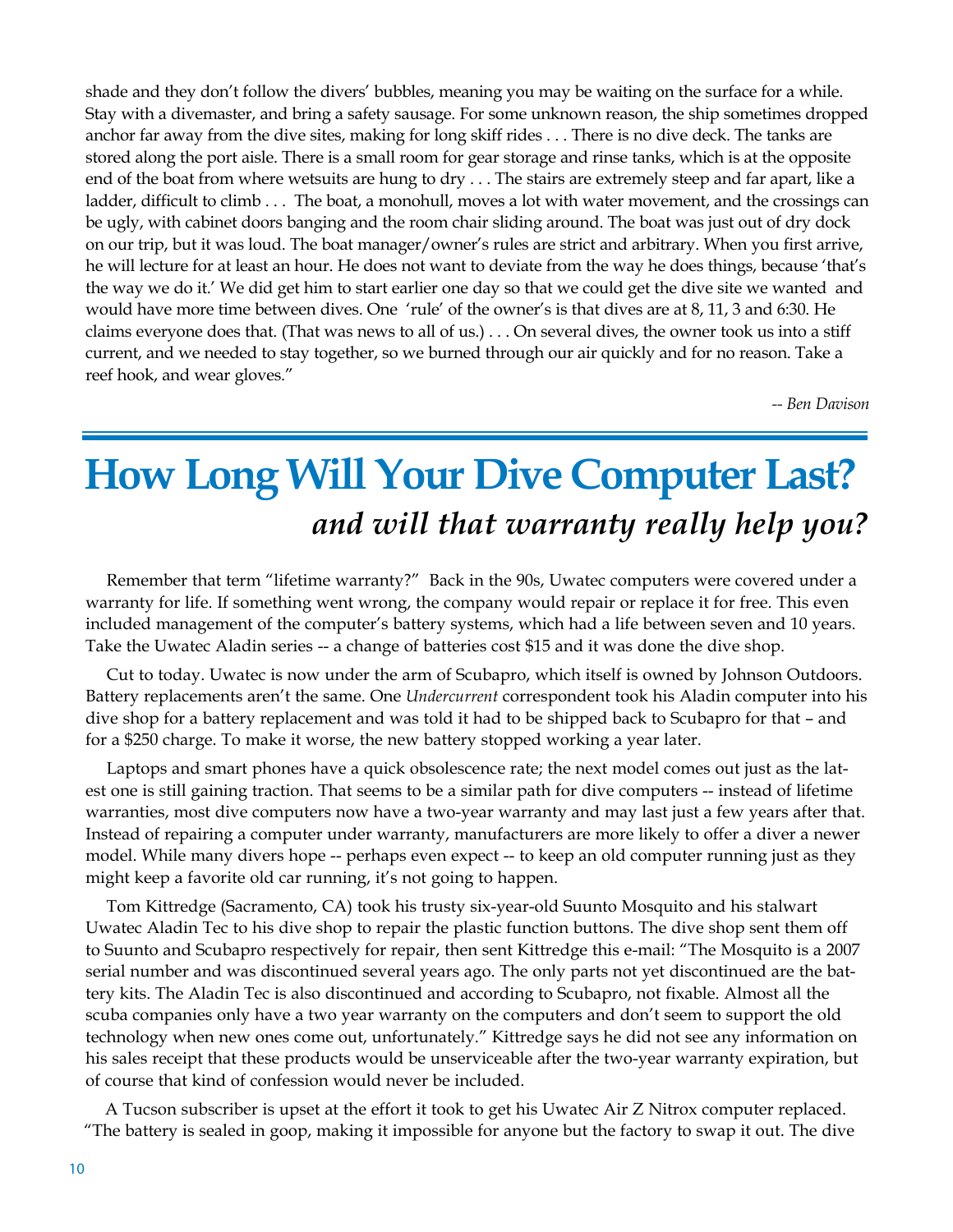shop sent it off and Uwatec said that the sensors must be upgraded -- \$300 for something which cost \$1,000 in the first place. It has lasted another five years, and the batteries are still going at 70 percent, but what's going to happen when the batteries go out again? I am afraid they will tell me that they cannot be swapped out, but now we're talking gear that is over 10 years old. It should work fine and be maintainable -- I have lots of other gear that is 25 years old, but a computer is not a gear bag or pair of fins."

While we would like our dive computers -- and our Blackberries -- to run forever, we can't have the same expectation for mass-market electronics as we do for rubber. John Bantin, an *Undercurrent* editor and former technical editor of *Diver* magazine in the U.K, remembers when he

*"When we consider the less-expensive end of the range, such as the Suunto Mosquito, it is almost a throwaway item."*

visited Uwatec's Swiss factory few years ago, where they built oil-filled computers at a tremendous cost. "There was an economic shadow looming over the Swiss gnomes working in the factory. It was the rise of cheaply- sourced electronic components from the Far East, and even simple devices like toasters now sport them. Many computers are assembled cheaply in Indonesia, for probably just a few dollars. It's the research and development costs that are reflected in the price we pay. Manufacturers can honor a oneor two-year warranty more efficiently by replacing a faulty diving computer than attempting to repair it. We now live in a world of throwaway electronics. When we consider the less expensive end of the range such as the Suunto Mosquito, it is almost a throwaway item."

Keep in mind: If a diver makes a single dive on a computer, the computer keeps computing tables for as long as 24 hours afterward. So if someone dives an hour a day with his computer, the computer is still runs up to 300 days.

#### **What's a Warranty Worth?**

Even if it is cheaper for a dive computer to be replaced than to be repaired, manufacturers must still offer warranties in many countries where they're bought. But few divers consider the warranty when buying gear, and fewer still read it -- at least until the computer fails. Lawrence Schnabel, a Los Angelesbased attorney and NAUI-certified divemaster, states that divers should understand the difference between the "express" warranty, the manufacturer's written promise, and the "implied" warranty, what the law gives the purchaser.

The express warranty comes in writing, promising that the equipment is defect-free at the time of purchase; it will be limited to repair or replacement at the manufacturer's discretion, and often requires you to purchase the product from a manufacturer's authorized dealer. Many U.S. states give an implied warranty of merchantability when you buy a product from a dealer. To be "merchantable," the product must be fit for the ordinary purposes for which it's used or for which the seller recommends.

Ken Kurtis, owner of the dive shop Reef Seekers in Beverly Hills, CA, has many people bring him malfunctioning gear years after they bought it, and he has to remind them about the express warranty." He uses Kittredge's seven-year-old Mosquito repair issue as an example. "This isn't a computer that was bought new in October 2011, stopped working on October 21, 2013, and now the owner is being told he's out of luck. Now whether or not Suunto should still be repairing these things is a different matter."

One reason why manufacturers may not make repairs after the warranty expires relates back to -- again -- the way products are made, says Mark Derrick, owner of Dive Gear Express in Pompano Beach, FL. "Dive computers have many high-tech components that have relatively short manufacturing life cycles and are too cheap to repair cost-effectively. Manufacturers will repair and support their dive computers as long as they have spares, but eventually it becomes impossible when their spares are depleted."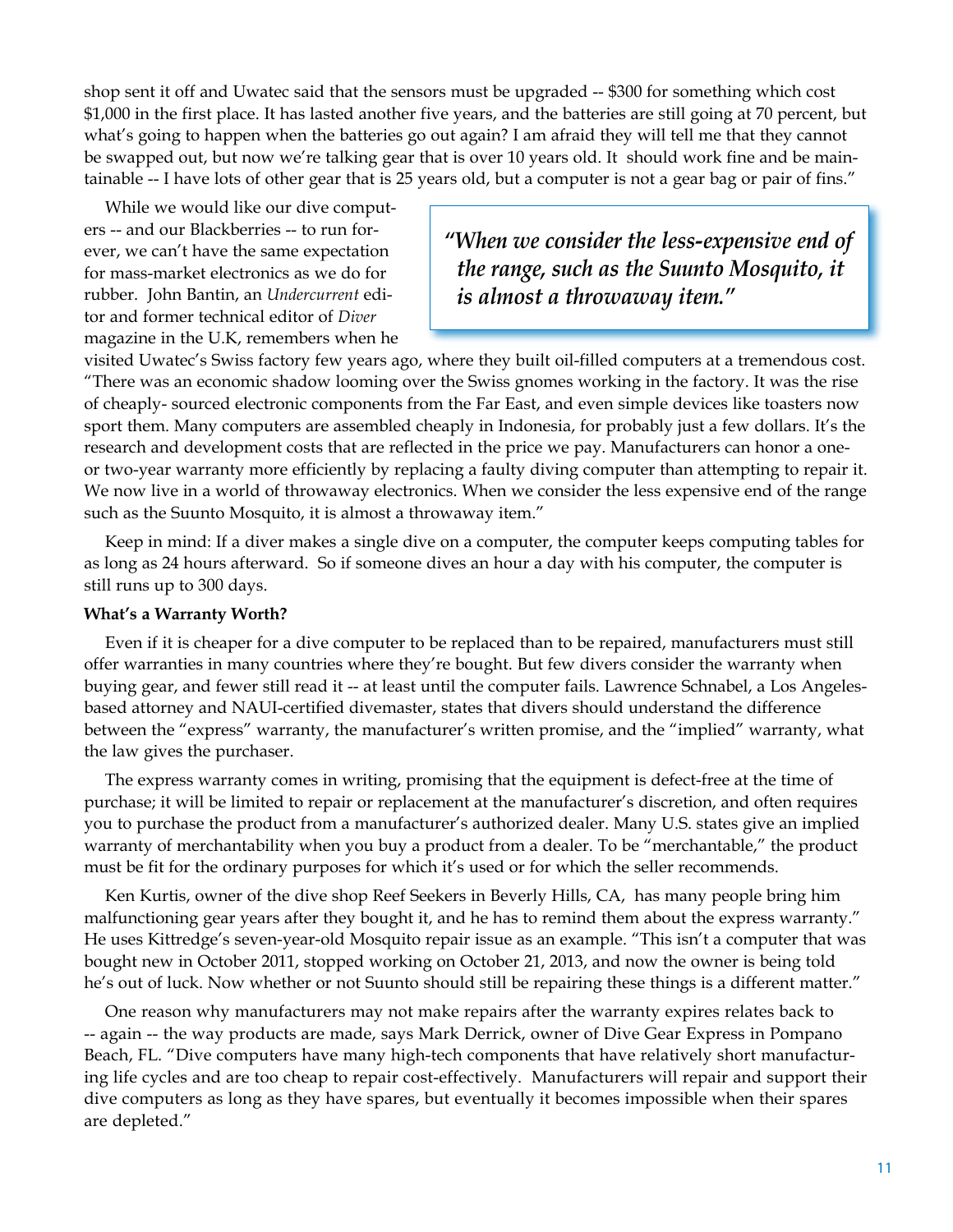Is there any legal requirement mandating that companies offer parts or repair computers after a certain number of years, asks James Wasser (Los Angeles, CA). "There are laws related to service of products; cars need to have spare parts available for at least 10 years." But not for dive computers. The way warranties are written, we're pretty much stuck with them. In addition, some manufacturers won't honor a warranty, even within the two-year mark, unless one offers proof you had the owner lived up to the service agreement or only had it repaired at an authorized dealer.

And many dive computer vendors don't actually make their own dive computers, says Kurtis. "Oceanic's ProPlus II and Sherwood Wisdom have the same guts -- they're both made by Pelagic. So when you send your computer back, you may be sending it to someone who's not really the manufacturer, and all they can do is say, 'I will replace it with a refurbishment for this much.'" So many times, it's a question of luck if the manufacturer can repair your dive computer.

#### **Who's Good, Who's Not, at Repairs and Replacements**

We asked readers for what companies did well with repairs and customer service, and who didn't.

Uwatec/Scubapro received mixed reviews. When Maxine Barrett (Las Vegas, NV) sent in her flooded Aladin, "it was marked as 'unfixable,' and no discount was possible for a replacement." She switched to an Atomic Cobalt. It took three months for Gregory Oppenhuizen (Holland, MI) to get his two Uwatecs returned from repair. Uwatec had replaced the battery, but missed something Oppenhuizen had told them to repair. That took three more months.

 Bruce Sawyer (Monterey, CA), who recently sold his dive shop, was a dealer for Suunto, Sherwood and Uwatec/Scubapro. "I twice had the experience that Kittredge described with my own Suunto computers, and it infuriated me. One of them, a Cobra, was less than five years old, and still they refused to repair it for any price. As a dealer, Sherwood service was spotty at best, though not as bad as Suunto, but the Scubapro/UWatec warranty service was outstanding. As long as the person who brought the computer in for service was the original owner and the computer had been properly registered, there was never a problem. There were a few old models, meaning well over 20 years old, which they could not service. In that case, they gave a huge discount towards the purchase of a new computer."

### **Warranties: What to Look at, What to Ask**

While warranties may be useful or not if your dive computer fails, you can protect yourself by using common sense and doing due diligence before buying. Attorney Lawrence Schnabel, who writes for *Undercurrent* frequently about legal issues, recommends these questions to ask (which apply to any type of dive gear):

Which competitive model gives the longest warranty? Does the warranty have a longer life on some computers, and a shorter life on others?

Is the seller of the dive computer an authorized dealer? If not, does this void the express warranty? If it does, is the seller giving you an equivalent express warranty?

If someone other than the manufacturer or authorized dealer services your computer , does this void any warranties? Does the express warranty require that you service the product regularly?

If you make a warranty claim, what are you entitled to -- refund, repair or replacement? If a manufacturer agrees to replace a defective computer, will it pro-rate the replacement? How long is the warranty on the replacement – is it a new term or just the amount of time left on the original product?

What is the procedure for getting warranty repairs? Who does them, and how long does it typically take?

How reputable, knowledgable and experienced is the dealer? Does he acknowledge his implied warranty obligations versus telling you that your sole remedy for defects is with the manufacturer?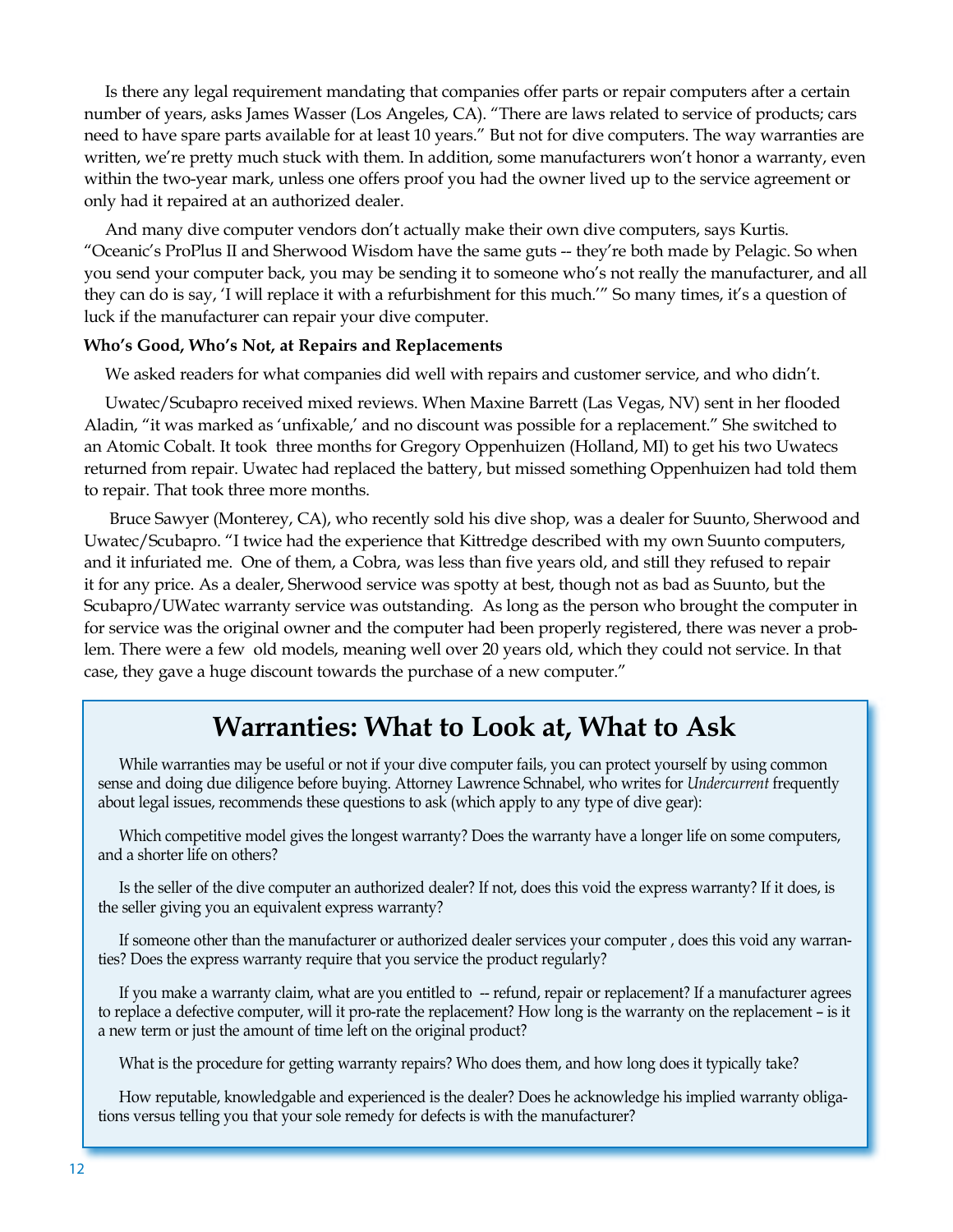When Andrew Bernat (Arlington, VA) tried to repair his Cobra, "Suunto wanted the price of a new Cobra to repair a dead Cobra and would give nothing off on a new one. Oceanic wouldn't repair a dead computer but offered a 50 percent-off deal on their new model."

*Undercurrent* contributor Bret Gilliam (and former Uwatec CEO before the company was sold to Johnson Outdoors), says, "I switched to an Oceanic computer this year simply because I knew I will get good service. Its founder, Bob Hollis, is still very involved in running the company, though he recently passed the reins to his son, Mike. They both understand what customers expect and they live up to it." He also cites Atomic as one of the best-run companies when it comes to customer service.

Aeris, a subsidiary of Oceanic, also gets thumbs up. Glenn Gracom (New Smyrna, FL)

### **Buy a** *Cockroach* **for Christmas**

Our 240-page book is the best of the unusual, entertaining and jaw-dropping true stories *Undercurrent* has published during the past 35 years -- like the stingray that gave a diver a hickey, an exploding tank that yielded \$150,000 of cannabis, and what happens



when buddy couples fighting with each other. The perfect gift for a dive buddy with a dry sense of humor. We'll send yours in time for Christmas if you order by December 15. Go to **https://www.undercurrent.org/secure/UCnow/ BestUCBookOrder1.php** for details and to order online.

sent his out-of-warranty Aeris Atmos Pro back without a glitch. "The computer had to be at least 10 years old. The repair wasn't cheap but it was much less expensive than buying a new one." Ron Herman (St. Petersburg, FL) had a similar situation with his old Atmos AI. "I called Aeris and told them my story, and they sent me a new computer, lens cover and battery in my old housing for \$170, including shipping."

Don't think that your plight is the only issue in the company's decision on how to handle your out-ofwarranty computer. A big factor is the relationship it has with the dealer. This is where "support your local dive shop" really makes a difference, says Kurtis. "I have a customer with a 10-year-old ProPlusII with a pressure transducer that is not reading air pressure correctly. Oceanic is giving that diver a brand new ProPlus3 for a pittance. They're going above and beyond, and I think some of that goes back to their relationship with us."

Kurtis also says smaller companies may be more likely to offer bigger deals and better customer service. "Scubapro/Uwatec may be hard-nosed, but you're dealing with layers of bureaucracy, and the person you're talking to might not have authority. But with Atomic, I can talk directly with owners Doug Toth or Dean Garafa and can plead my customer's case."

If you buy your computer online, will your warranty be honored? Many divers have had the same experience as Rick Tavan (Saratoga, CA). "I've been denied repair service by the manufacturer several times, even something as routine as replacement of a battery, because I bought a unit from an unauthorized retail channel."

There is not much one can do about that. However, an online seller may establish its own warranty for buyer's protection. LeisurePro in New York City, one of the largest online sellers, does just that. Its warranty states that "the equipment will be free from defects in materials and workmanship for the same period offered by the manufacturer." In the past several years, readers reporting to *Undercurrent* say LeisurePro keeps its word. Reader Mac Lysett (Ten Mile, TN) wrote, "after only 30 dives, my Oceanic Geo computer malfunctioned at night in my Cayman Brac hotel room, with lights flashing and sirens warning that I needed a deco stop at 45 feet. I had to pile towels on top of the computer and shut it in the bathroom to get back to sleep. When I returned home, I contacted LeisurePro and it instructed me to return the computer to Oceanic. Within a week, a brand new Geo arrived and I've experienced no trouble with it. Both LeisurePro and Oceanic were terrific."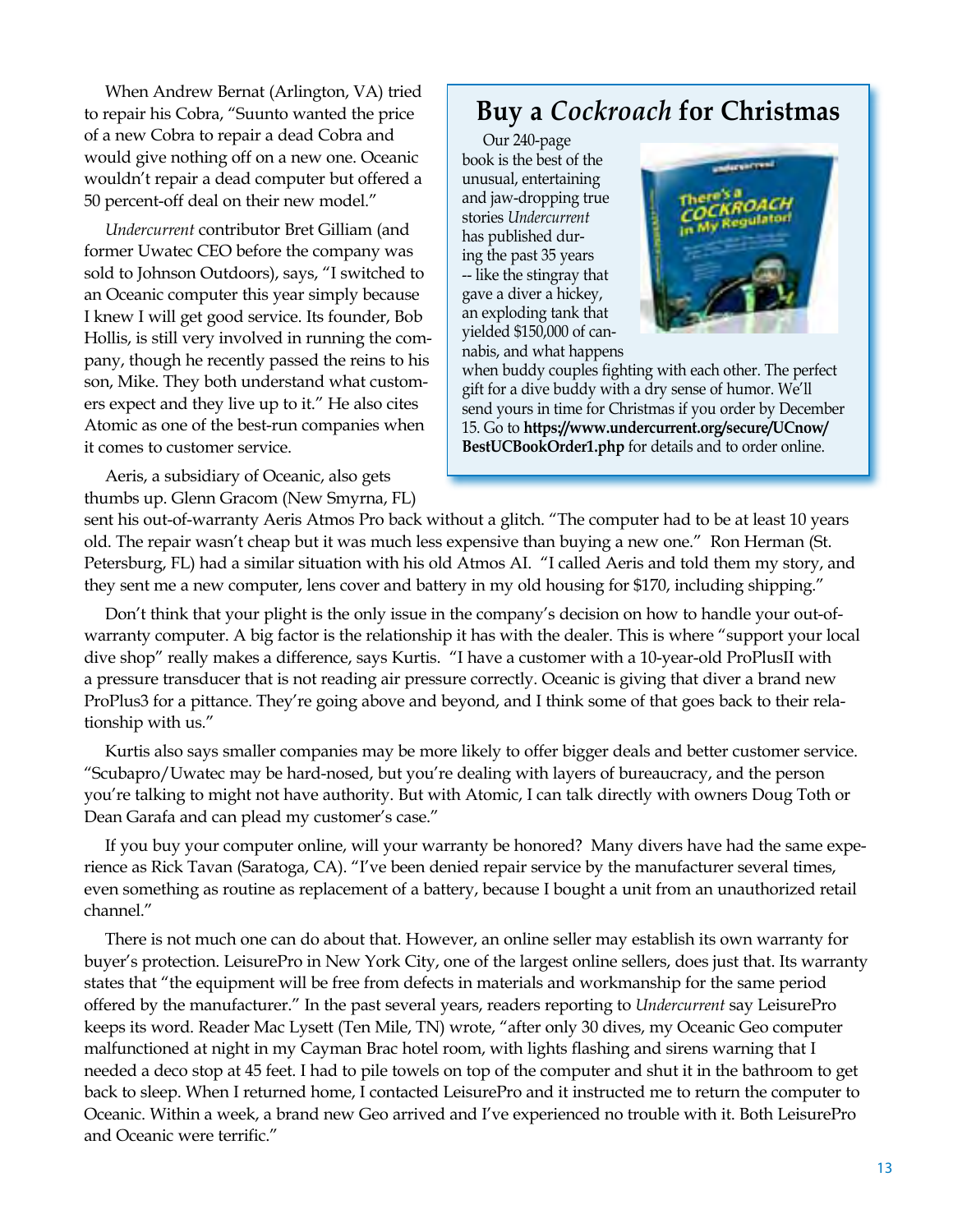#### **Software Obsolescence**

Upgrading dive computer software is a significant problem. Jeff Garrison (Christiansted, St. Croix) bought a Scubapro Xtender watch/dive computer in 2006, plus a download cradle and cord so he could keep a dive log on his laptop. "My computer ran Windows XP. Everything worked beautifully until I got a new computer that ran Windows 7. The Xtender was no longer in production, and there was no software update available. I ended up having to print my Xtender dives on 5x8 cards to keep a safe record of them."

Desktop software for dive computers has often been a headache. "I would love to see an industry standard that would allow any dive computer to communicate with the consumer's choice of desktop software, but that is not the case," says Derrick. "There are some bright spots. Because Oceanic has a very broad, long-lived line of dive computers, they have used a standard interface and desktop software that has been kept current for Windows releases. But realistically, a consumer should expect any dive computer they purchase to be tied to the desktop environment that supports it at the time of purchase -- and pretty much frozen there."

### **The Bottom Line**

Gilliam argues that dive computer makers should honor their customers with repairs when needed, and bring back longer warranties, especially for the more expensive models. "Top-of-the-line dive computers can sell for up to \$1,400. If you spend that amount, you have every good expectation that you can use it for a while, for more than two years. The dive industry needs to support its computers and act in good faith."

Or an alternative is to rent one, he says. "Why spend \$700 to\$1200 on buying a unit when you can rent one for a tiny fraction of the cost? And the trend in many resorts and high-end liveaboards is to supply gear as part of the trip price. For example, Dive Damai in Indonesia does that, and more than 60 percent of their guests now take advantage of the program." But that's bad news for computer manufacturers, because they will ultimately sell far fewer units.

For those divers who want to hold on to their own computers, they need to reset their expectations. "I think there may be a disconnect between expectations for dive computers versus other dive equipment," says Derrick. "Plenty of us have regulators that are 20 years old, still in service and still easily maintained. However, regulators are mechanical devices, not electronic, and thus have a different life cycle. A more realistic expectation for a dive computer life cycle is probably something between a desktop computer and a cell phone, say five years. Instead of thinking of a dive computer like your other mechanical diving equipment, you should think of it more like a smartphone. That means your dive computer has a relatively steep learning curve and a relatively short life cycle."

*-- Vanessa Richardson*

# **Travel Tips for Long-Haul Flights** *how to spend less on -- and survive -- grueling dive trips overseas*

In last month's article "Are You Diving Less These Days," many readers said one reason why they answered "yes" is because of the cost, length and hassle of flying overseas, especially when stuck in coach. We got some good advice from travel pros about how to make it a not-so-bad or actually-good experience.

#### **Before the Flight**

When he has a dive destination in mind, *Undercurrent* contributor Doc Vikingo says he does his best to **accumulate enough frequent-flier miles to get a business-class seat**. "I accrue them largely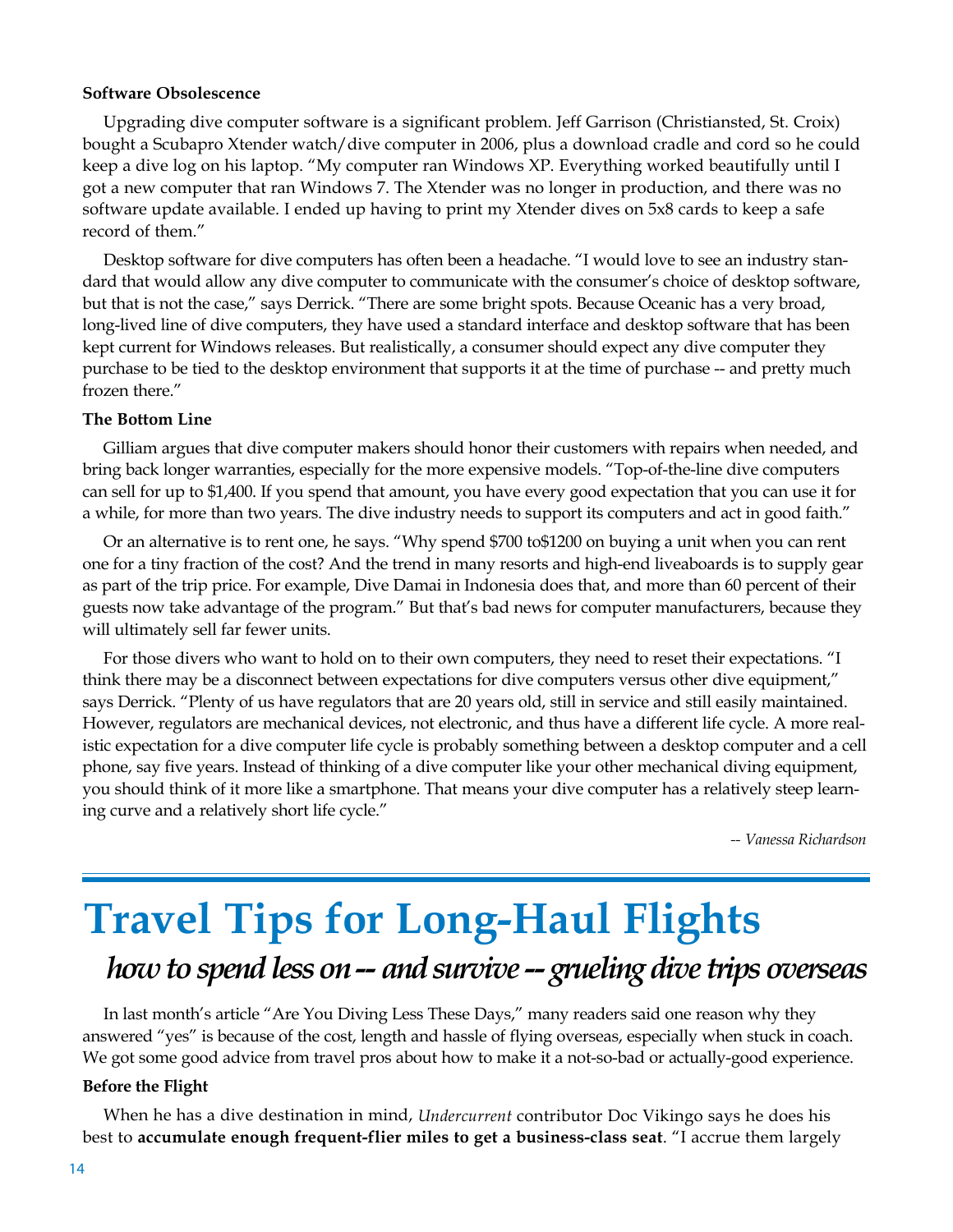through churning co-branded airline credit cards with fat sign-up bonuses, but also make even my smallest purchases using a card that earns miles on a carrier(s) I am interested in for international travel." Also keep an eye out for periodic specials on purchasing miles. For example, US Airways offers a 100 percent bonus on purchased miles once or twice a year. You can keep abreast of this activity by regularly checking travel sites like Million Mile Secrets (**http://millionmilesecrets.com**) and The Points Guy (**http://thepointsguy.com**).

**Is there actually a best day of the week to buy your ticket?** FareCompare says yes. After doing a study of its airfare database, it pinpointed the best time to buy airline tickets and shop for fares is Tuesday -- at 3 p.m. Eastern, to boot. Don't wait too much longer if you're looking for a deal -- most of the discounted

*Before you buy a long-haul ticket, research what type of aircraft options are on the route. "That info will come in handy not only when choosing seats, but in choosing competing airlines on the same route."*

airfare are pulled on Thursdays, so you're probably paying too much if buying on the weekends. However, CheapAir.com did another study on exact timing for buying the right-priced ticket and found that the best time to buy a ticket for non-holiday domestic travel is 49 days before departure; for international flights, 81 days is the sweet spot.

**Choose your aircraft wisely.** Before you purchase a long-haul ticket, Ed Hewitt, contributing editor at the online guide Independent Traveler, says to research what type of aircraft options are on the route. "Look at how they have configured the aircraft, both the seating setup, and other important factors like seatback screens versus overhead screens. This information will come in handy not only when choosing your seats immediately after your purchase, but in choosing between competing airlines on the same route." For example, a plane with a 3 - 3 configuration is typically more grueling than a 3 - 5 - 3 configuration, mainly because the one aisle will have you competing for space not only with other passengers, but also especially with flight staff as they do drink and meal services. These days, passengers are expected to stay seated during these times -- and on a long flight, this can be tough. Use the website SeatGuru (**www.seatguru.com**) to see what seats on the flights you're considering recline, have windows, and lack foot traffic and foot area obstructions. That makes a difference over the course of 15 hours as opposed to five. Make sure your aircraft and your specific seats do not show any yellow or red flags.

**Get to your hub city as early as you can.** "Since delays stack up as the day progresses, it's smart to book the first flight you can into a hub [if you have a connecting flight]," says David Martin, a Delta passengerservice specialist. And select your seats ASAP, he adds. "If you have a disability and need a premium seat in the bulkhead, tell the agent when you make your reservation rather than at the airport." Other passengers might be able to nab those seats 24 hours before the flight, when they're made available to everyone through the airline's website.

**Double-check foreign document requirements.** Some countries, like Papua New Guinea and Indonesia, require that your visa be valid for at least six months following the date of your arrival. Other countries, like South Africa, won't allow entrance unless your passport contains at least two blank, unstamped pages. You need to be aware of such requirements before you make your flight reservations or else you could get stuck stateside. For a complete list of entrance regulations, visit **travel.state.gov**.

Nothing's worse than an airport delay, but they happen more than you want them to, so to be safe, **pre-program your cell phone**, Hewitt says. Before your flight, plug in the local contact numbers for your airline (use the frequent flier program phone number if you have elite status of any kind), reservation sites, car rental companies that permit drop-offs near you. "And your travel agent if you have ever used one," Hewitt says. "Even if the agent didn't book you into your current jam, he or she might be able to get you out of it."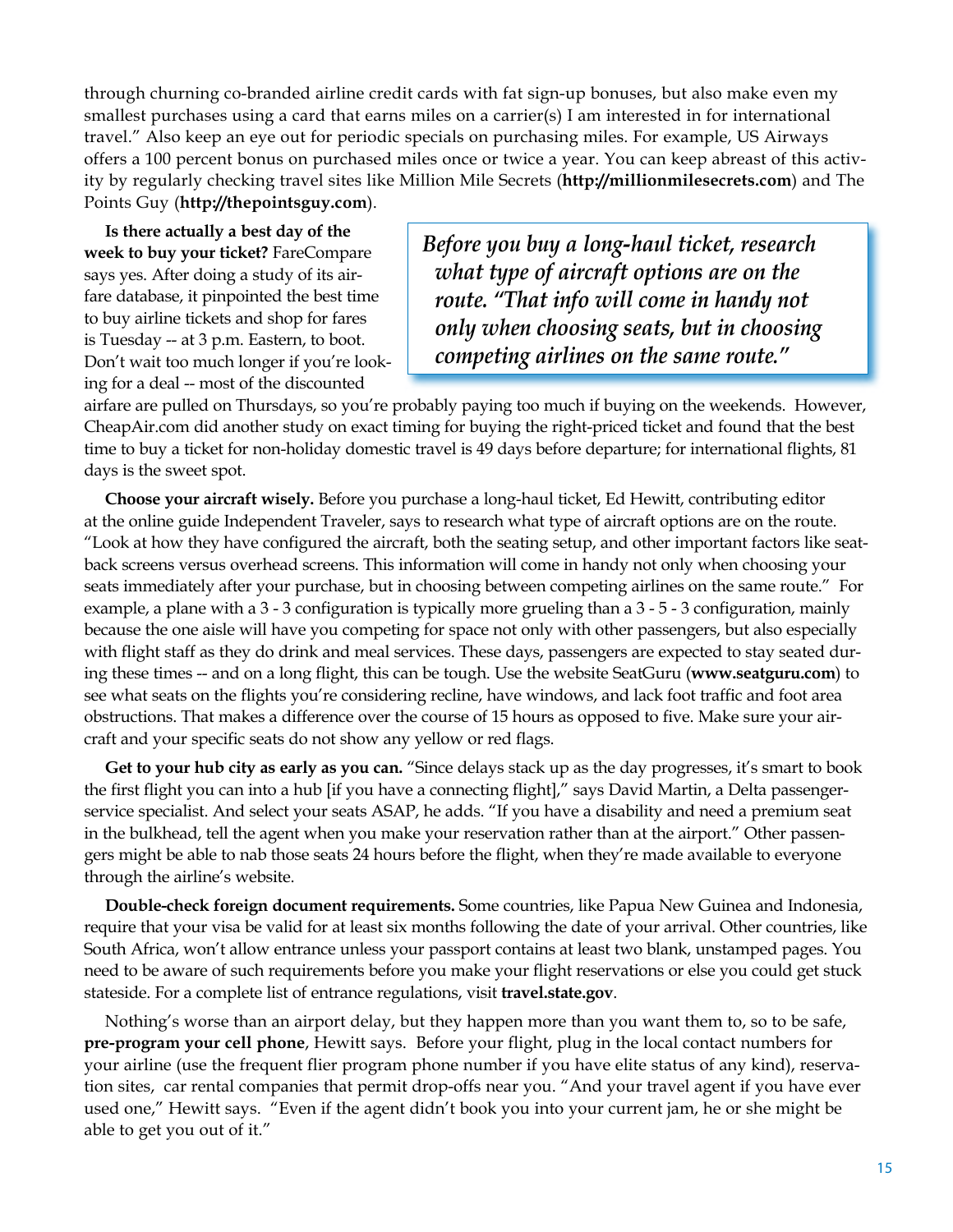### **Good News about Lionfish Culling in the Caribbean**

*Undercurrent* subscriber Russ Knapp (St. George Island, FL) just returned from Grand Turk and reports that the native fish population is the healthiest he has seen it in years, thanks to several years of divers spearing lionfish there. "Groupers have been eating the speared ones," he says. "However, if you go outside the park where they aren't being culled, lionfish are everywhere."

Knapp's commentary seems to be backed up by science. Two years of field studies at Little Cayman shows that lionfish hunters are having a dramatic impact in protecting reef fish from the voracious predators. Researchers from the Central Caribbean Marine Institute (CCMI) found that dive sites, between 50 and 90 feet deep, where lionfish were systematically culled had 70 percent more native fish compared to nearby sites

where lionfish populations weren't touched. A previous study the CCMI did with the University of Florida also showed that lionfish density was consistently lower on sites where cullers were active.

Final results from the ongoing research project, will be published in a scientific journal at a future date, but the initial findings add weight to the thought that removal of lionfish by divers is the most effective way to control lionfish in specific areas. So far, researchers haven't found any evidence that marine predators like groupers could learn to feed on lionfish.

Even with the successful program, the Cayman Islands Department of Environment said it is not issuing new spears to divers until it has reviewed the current volunteer culling program. Department spokesman Bradley told the *Caymanian Compass* that while the effectiveness of culling was not in question, the department wanted to "pause and review" before expanding any further. Whatever that means.

#### **During the Flight**

 **If you're flying coach, try to get at least one layover en route**, says Doc Vikingo. "On really long flights to places like Indonesia, I try to spend a night in Tokyo, Singapore or Jakarta. You can find reasonably priced hotels/motels close to those airports with free shuttles by searching TripAdvisor ( **www.tripadvisor. com**). Also, do what you can to maximize coach seat comfort, such as reading this article "How Am I Going To Survive 21 Hours In Coach?" (**[http://thepointsguy.com/2013/09/how-am-i-going-to-survive-21-hours-in-coach/\)](http://thepointsguy.com/2013/09/how-am-i-going-to-survive-21-hours-in-coach/)**

 **If you have an iPad or Kindle**, Hewitt recommends tricking it out before you go aboard. "If you are going to rely on a tablet to get you through two 17-hour flights coming and going, you are going to need new, fresh and absolutely compelling stuff on it to get you through," he says. "We are talking at least a couple of movies -- and these should be bucket-list movies that will absolutely absorb you, not just whatever you have sitting around in your movie queue. Then add at least a couple of books in digital format, of different genres, so if you tire of a long novel, you can read about indigenous local plants at your destination."

Ken Kurtis, owner of Reef Seekers dive shop in Beverly Hills (**http://reefseekers.com**), says one of the constant issues he faces when he travels is **whether or not he'll get Wi-Fi at the airport**. "Sometimes the airport provides it; sometimes you can sneak onto an airline club signal by loitering outside the entrance to their club. (This works great in Honolulu and Guam outside the United Club.) Now Airfare Watchdog has done the research for you for both domestic and some major international airports." View the list at **www. airfarewatchdog.com/blog/15775436/introducing-our-airport-wifi-access-chart**

**To bag jet lag**, follow this flight attendant's tips. Jo Darwel-Taylor, a flight service manager for Virgin Airways, says that when flying east, you should adjust your internal clock by wearing sunglasses or an eye mask to block daylight until about 10 a.m. on the morning you arrive. Get on your destination's local time ASAP, or even before you leave home, if possible. And if you absolutely must nap, sleep no more than three hours.

### **After You Land**

Kurtis mentions **an interesting gizmo to track luggage**. "If you want to know exactly where your bag is when you're traveling, there's a new gadget out called Trakdot, recently approved by the FAA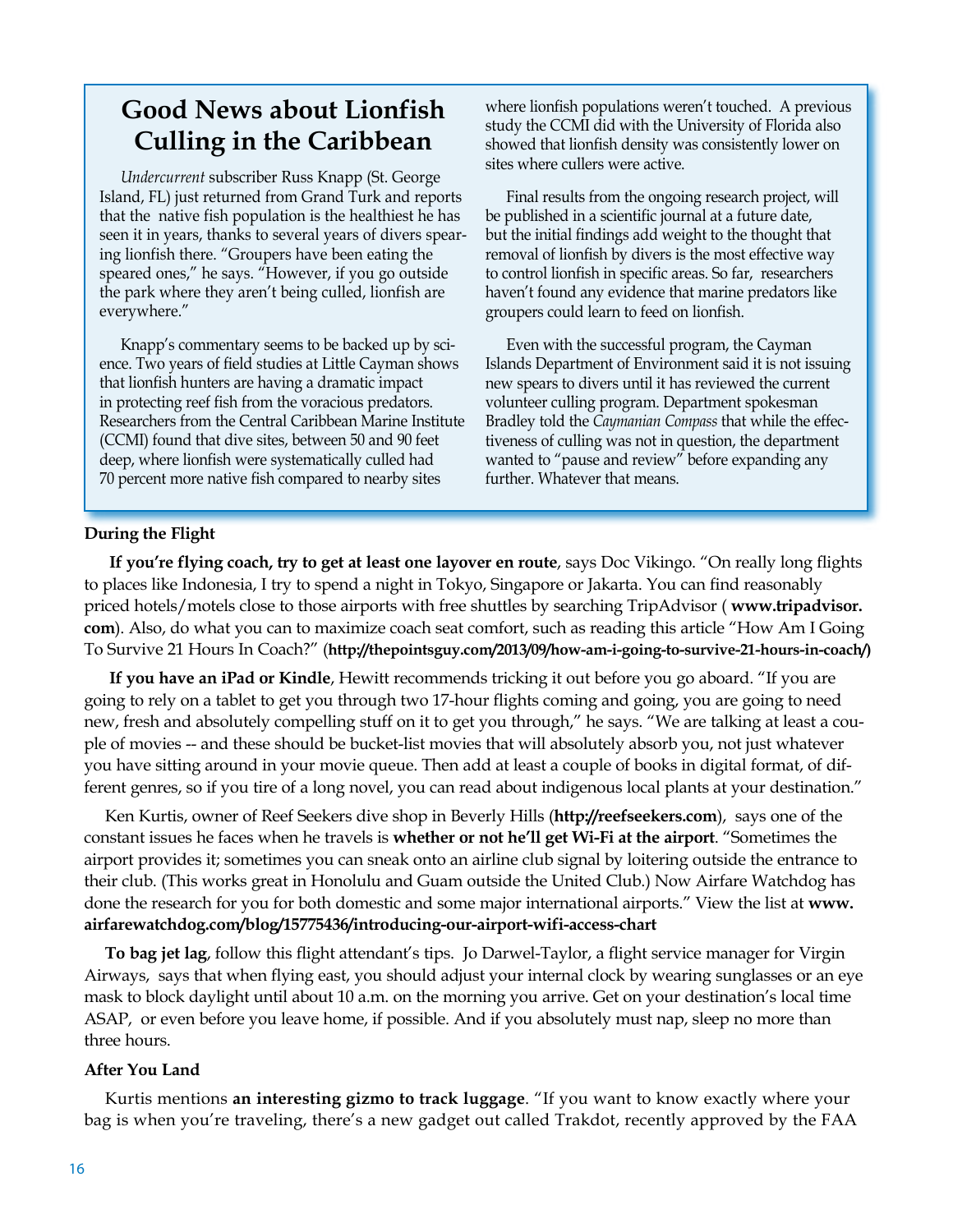(**www.trakdot.com** ). It's essentially a little GPS tracking device you pair up with a cell phone, activate and toss in your bag, and it will transmit the location of your bag to your phone anytime you're both on the ground. The unit costs \$50, works (allegedly) with any cell phone anywhere in the world, plus a \$9 activation fee and a \$13 annual service fee. When you consider the inconvenience of having the airlines lose a bag of dive gear or photo gear, it sounds like it's worth it. And, if you arrive at your resort only to find out too late that someone walked out of baggage claim by mistake with your bag in tow, think how easy this will make it to reunite you."

**Magellan's Retriever Tags require no technology to use,** so they're simple enough to work. The vinyl tag has instructions in eight languages (English, Italian, Spanish, Portuguese, Japanese, Chinese, French and German) that tell baggage agents to check the itinerary inside your bag and send your luggage to your next destination, as opposed to shipping it back to your home address while you're en route to Bali. Buy it at **www.magellans.com** for \$10.50.

If you're a heavy internet user on overseas dive trips, **you could save money by renting a mobile hotspot** that connects directly to a local cellular network, and avoid expensive data-usage charges. The devices are tiny and light enough to sit in your pocket. After you initiate a connection, the hotspot automatically re-broadcasts the cellular signals from local mobile networks as wi-fi connections. Hotspots have an approximate four-hour battery life and come with local charging cables. XCom Global MiFi seems to have the broadest coverage -- its hotspots work in Fiji, Indonesia, Australia and the Caribbean. The flat rate for unlimited data is \$15 a day for the first two countries you visit, with a \$30 charge for each additional country. So far, the only pick-up spots are a counter at Los Angeles International Airport and a travel agency near Grand Central Station in New York City, so most customers will need to pay \$30 for round-trip FedEx shipping to receive and return the device (**www.xcomglobal.com**).

Finally, download business-travel writer Joe Brancatelli's app JoeSentMe.com, which has a list of essential travelers links -- flight delays, airport hotels, currency converters, mileage converters, Wi-Fi access, security waits. Better yet, become a member of Brancatelli's website for \$70 a year and you'll get all kinds of tips on frequent flyer deals, special unpublished business-class fares and more (**www.joesentme.com**).

*-- Ben Davison and Vanessa Richardson*

## **The Fight to Stop Seahorse Photography** *but it's not the strobe, it's the manhandling*

It was only a few years ago that the boss of a big diving company based in Egypt's Red Sea region asked my advice regarding the intrusion by photographers on animals underwater. His guides had hit upon the idea of banning the use of strobes by underwater photographers because it did the animals harm, but this was causing customer divers to be upset and losing him a lot of future business.

Although I am not a scientist, my own long experience photographing skittish animals while using vast quantities of studio strobe lighting had never appeared to cause any distress to the animals concerned. This was despite the fact that the amount of energy discharged for each picture was 500 times more than from the most powerful underwater photographic strobe, making a 'pop' that certainly would make an unsuspecting human bystander jump. That was because in those days we were shooting on big sheet-film cameras that needed a huge amount of light. I photographed animals as disparate as chickens and chameleons, dogs and ducks, horses and toucans for use in various big advertising campaigns. The reaction times of animals are so much faster than that of man that they are not startled.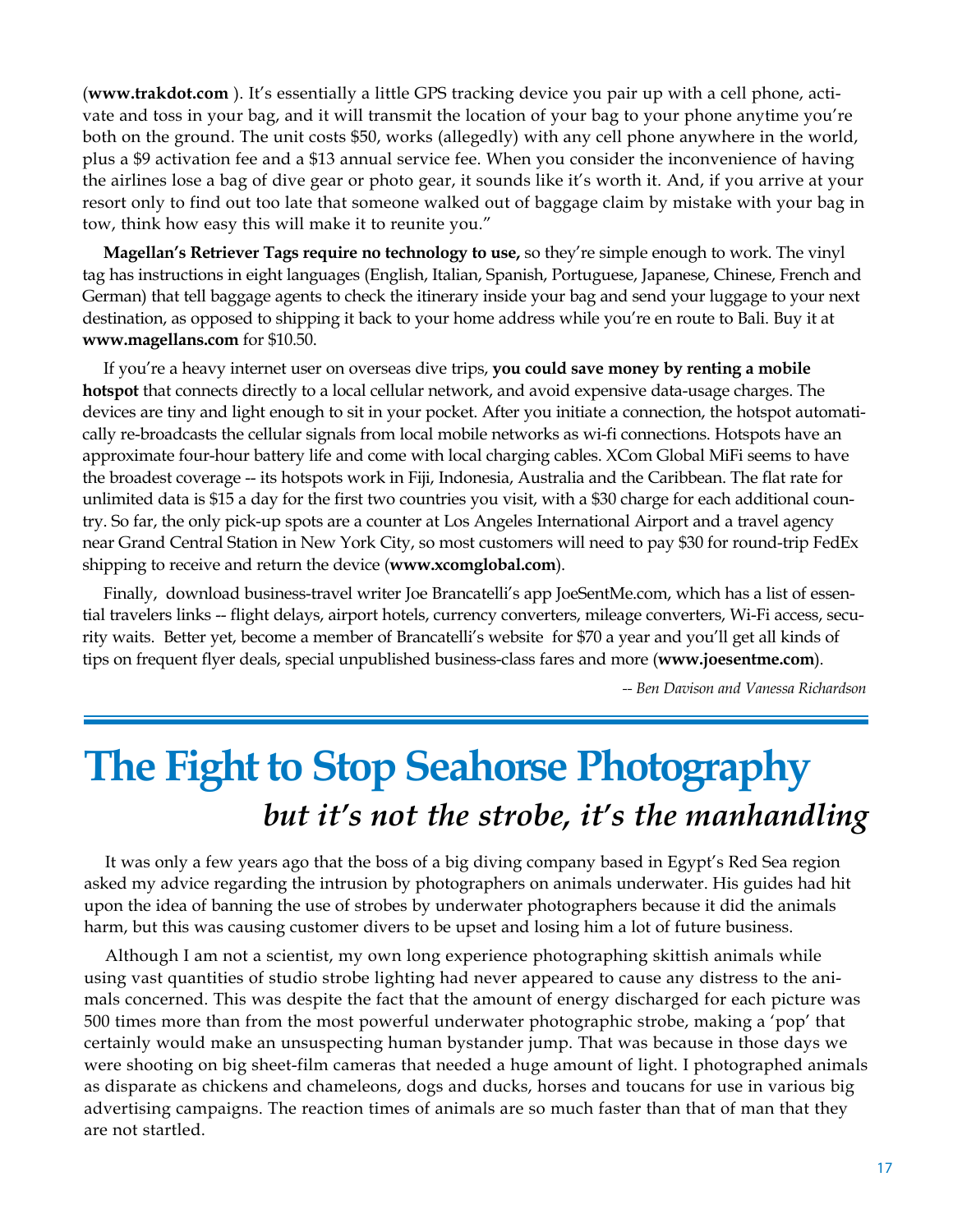When a larger marine animal like a turtle or a shark is focused on feeding, no photographer is likely to put it off its stride. With smaller animals, it is merely the sheer bulk of the photographer that causes alarm, because in the marine world it's normally the small that get preyed on by the larger predator. That said, the sight of a huge group of underwater photographers surrounding a little hairy frogfish at Lembeh Strait must cause the casual viewer to wonder if, with all the photographers' strobes popping off at frequent intervals, the little animal is not being harmed in some way. It must be so much worse for pygmy seahorses.

Studland Bay, on Great Britain's Dorset's coast, is a well-known haunt of larger seahorses, where underwater photographers are required to apply for a license, and underwater strobes are strictly banned. In May 2011, the use of flash photography was banned on seahorses within the U.K. by the Marine Management Organization (MMO). This month's issue of Diver magazine printed an impassioned opinion by Neil Garrick-Maidment, executive director of the Seahorse Trust, that categorically stated that photographers' flashes (strobe) killed seahorses.

It has been illegal since 2008 in the U.K. to disturb seahorses in their place of shelter. Divers require a license if they dive with the intention of carrying out an activity that is likely to disturb seahorses, such as photography, filming or surveys. The MMO website states, "We are no longer issuing licenses that permit flash photography on seahorses due to the potential impact of flash photography. This follows advice from our statutory advisors, and is on a precautionary basis while we develop our evidence base on potential impacts."

Studland Bay is a popular destination during the summer months for pleasure craft mainly coming from nearby Poole Harbour. They each drop an anchor, many leak diesel or other hydrocarbons, and often sewage is pumped from their heads. Add to that the run-off of chemical fertilizers from Dorset County's heavily farmed land, and we can agree that none of it is very good for the marine life. It's no surprise to hear that the seahorse population in Studland Bay is declining.

Garrick-Maidment lays the blame squarely at the feet of underwater photographers. His annual report and recommendations are based on observations and anecdotal evidence. He even mentions that when one of his tagged study seahorses went missing, the mystery was solved when a well-known photographer published online a picture of the animal in a highly stressed state. He makes no mention of the actual effect of physically tagging a seahorse.

On the other side of the world, in Australia, the only known study of the effects of photographers' strobes on pigmy seahorses has taken place, conducted by David Harasti of Aquatic Eco Systems. His results of his quantitative research were published this year in the *Journal of Fish Biology* in a document titled "Does Underwater Flash Photography Affect the Behavior, Movement and Site Persistence of Seahorses?" The abstract for the document is quoted here (by permission of Harasti):

"The effect of flash (strobe) photography on seahorse species has never been tested. An experiment was established to test the effect of flash photography and the handling of Hippocampus whitei, a mediumsized seahorse species endemic to Australia, on their behavioural responses, movements and site persistence. A total of 24 H. whitei were utilized in the experiment with eight in each of the three treatments (flash photography, handling and control). The effect of underwater flash photography on H. whitei movements was not significant; however, the effect of handling H. whitei to take a photograph had a significant effect on their short-term behavioural responses to the photographer.

"The Kaplan–Meier log-rank test revealed that there was no significant difference in site persistence of H. whitei from each of the three treatments, and that flash photography had no long-term effects on their site persistence. It is concluded that the use of flash photography by divers is a safe and viable technique with H. whitei , particularly if photographs can be used for individual identification purposes."

So it seems that it is not the light effect but the inappropriate handling of the seahorses that does the damage. Seeing Indonesian dive guides at work with long pointing sticks, maneuvering these tiny animals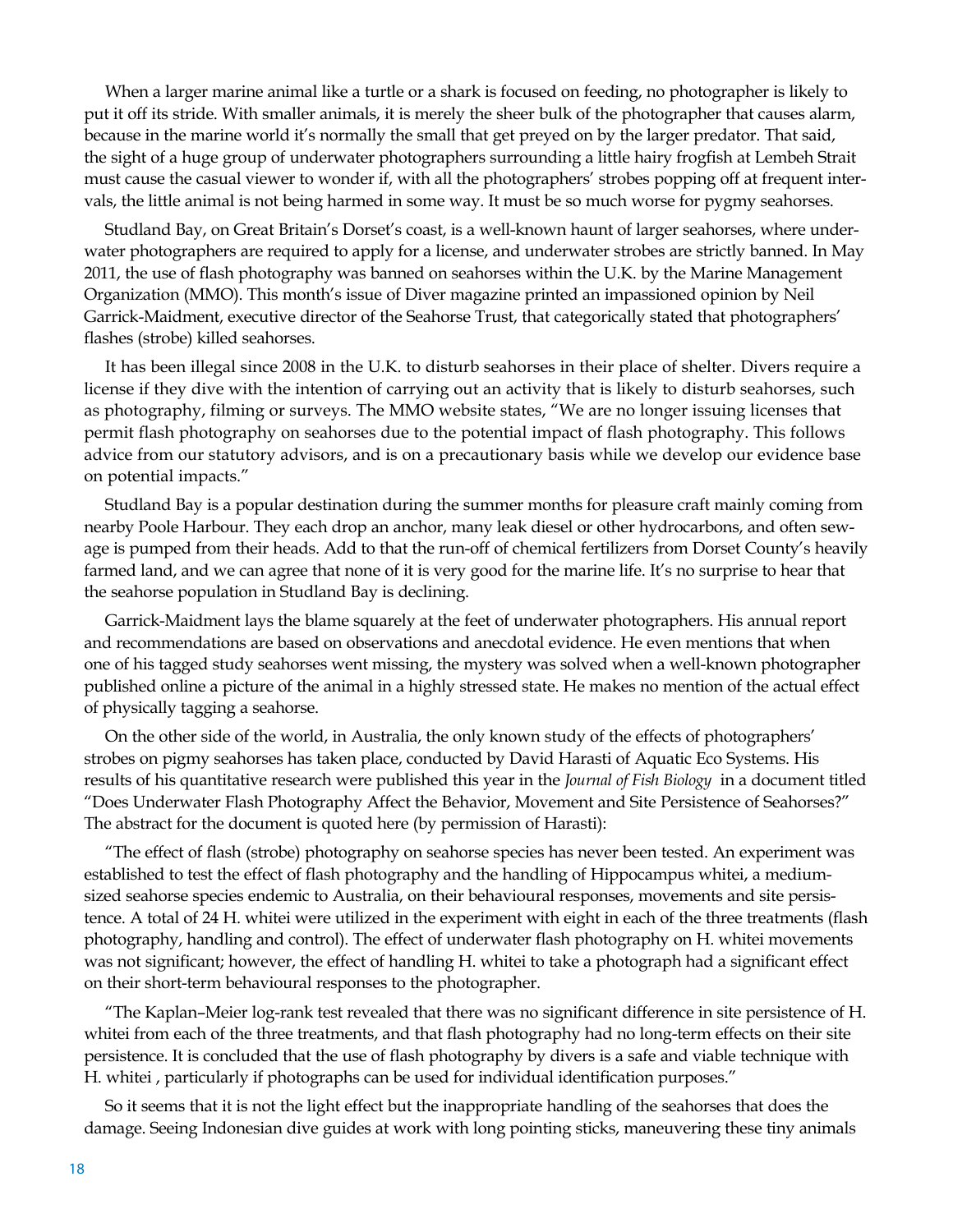around on their host gorgonia, for the benefit of guest underwater photographers for example, must obviously be stressful for the animal.

However, has the British Seahorse Trust got it wrong regarding the flashes of light from underwater photographers' equipment? It's an emotive subject and the debate continues. In the meantime, as I pointed out to the boss of that Red Sea diving center, if he was really worried about any of the marine life, he should remove all his divers from the water and take those polluting diesel-driven boats with them.

*John Bantin is the former technical editor of DIVER magazine in the United Kingdom. For 20 years, he used and reviewed virtually every piece of equipment available in the U.K. and the U.S., and made around 300 dives per year for that purpose. He is also a professional underwater photographer, and author of Amazing Diving Stories, available at www.undercurrent.org*

## **Why Divers Should Be Excited about** *The Wave*

As a diver, you know what it's like to be tossed around by waves. If they're higher than three feet, you can get bounced off a boat hull or even rocks, lose a mask and easily lose sight of your boat. While 60-foot waves can sink a 500-foot container ship in minutes, the boldest surfers seek 100-foot waves just for the thrill. *The Wave*, a 408-page best-seller by Susan Casey published in 2011 (yes, I'm late reading it, because I doubted I'd be absorbed by a treatise on waves, but how wrong I was), takes you on a ride with tankers, sailors and super-human surfers like you'll never forget. You will surely remember these stories the next time you're bobbing around waiting for your dive boat.

While *The Wave* is both a white-knuckle tale of the tallest and most forbidding waves, and a unique look at the science behind monster waves and tsunamis and what goes on below, it's more about the skill, bravery and bravado of the world's top surfers -- people whose love of the water make them kin to us divers but living on an edge I can't imagine. My toughest underwater challenge was working out of a severe and unexpected downcurrent in the Grenadines; these guys and gals work their way out of downcurrents every time they take a spill and the wave crushes them. And they've got no air tank to buy them time. Aside from an exciting read, we divers can take away a few lessons. For example, we know panic kills divers, but panic is a surfer's worst enemy as well. Super surfer Brett Lickle describes his response to panic to Casey:

 "A famous saying in big-wave surfing, Lickle says, was 'Everything's okay until it isn't. When things go wrong on a 70-foot wave you've got issues. The key is not to freak out. You freak out, you expend your resources.' Personally, I found it hard to imagine relaxing in the middle of an underwater bomb blast, but apparently this was the trick to survival. If you kept your cool, you had a far easier time down there. Most of the time during a big-wave wipeout, I'd been told . . . the experience unfolded in a frightening but fairly predictable way. Once a rider had weathered the wave's impact, shaken like a rat in a dog's mouth for 15 or 20 seconds, the energy eventually released him and he could make his way to the surface. The important phrase, however, was 'most of the time.' While some waves were forgiving, others seemed to have a distinct malicious streak. 'It's the one-in-a-hundred wave you've got

to watch out for,' Lickle said. 'The one that pins you on the bottom, stuffs you in a cave, and tells you, 'Son, here's a little lesson.' Every big swell offered a chance to learn humility, to understand that what allowed a rider to go home with his spine in one piece was an easily blown cocktail of fate, skill, and attitude, with a twist of luck. Dave Kalama had summed this up in the most straightforward way: 'There is no guarantee that you'll be fine. You are completely at the mercy of the wave.'''

Susan Casey, whose previous book was the best-selling *The Devil's Teeth*, takes you on a trip you won't forget. She follows the surfers as they seek out monsters in Hawaii, Tahiti, California and Alaska (where a 1,740 foot wave scalped a forest in 1958) and you ride along with them, vicariously sharing both their supreme fears and their extraordinary adrenalin rushes. I couldn't put this book down. You can order it, as well as *The Devil's Teeth*, at **www.undercurrent.org**. All profits we earn on any sales through Amazon.com go to support coral reef preservation.